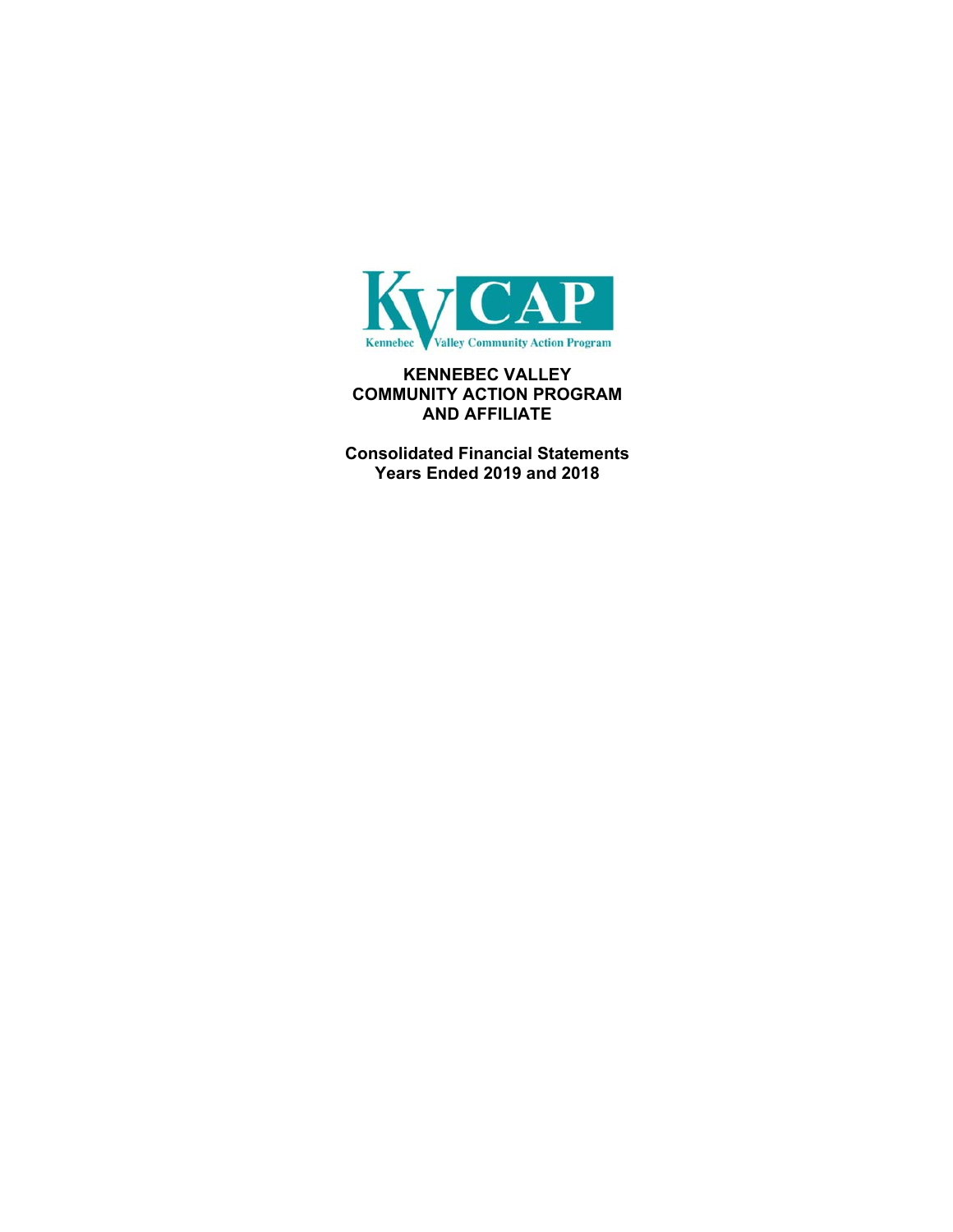# **TABLE OF CONTENTS**

|                                                           | Page           |
|-----------------------------------------------------------|----------------|
| INDEPENDENT AUDITORS' REPORT                              | $1 - 2$        |
| <b>CONSOLIDATED FINANCIAL STATEMENTS:</b>                 |                |
| <b>Consolidated Statement of Financial Position</b>       | 3              |
| <b>Consolidated Statement of Activities</b>               | 4              |
| <b>Consolidated Statement of Functional Expenses-FY19</b> | 5              |
| <b>Consolidated Statement of Functional Expenses-FY18</b> | 6              |
| <b>Consolidated Statement of Cash Flows</b>               | $\overline{7}$ |
| Notes to Consolidated Financial Statements                | $8 - 18$       |
| <b>SUPPLEMENTARY SCHEDULES:</b>                           |                |
| <b>Consolidating Statement of Financial Position</b>      | 19             |
| <b>Consolidating Statement of Activities</b>              | 20             |
| <b>Consolidating Statement of Functional Expenses</b>     | 21             |
| <b>Consolidating Statement of Cash Flows</b>              | 22             |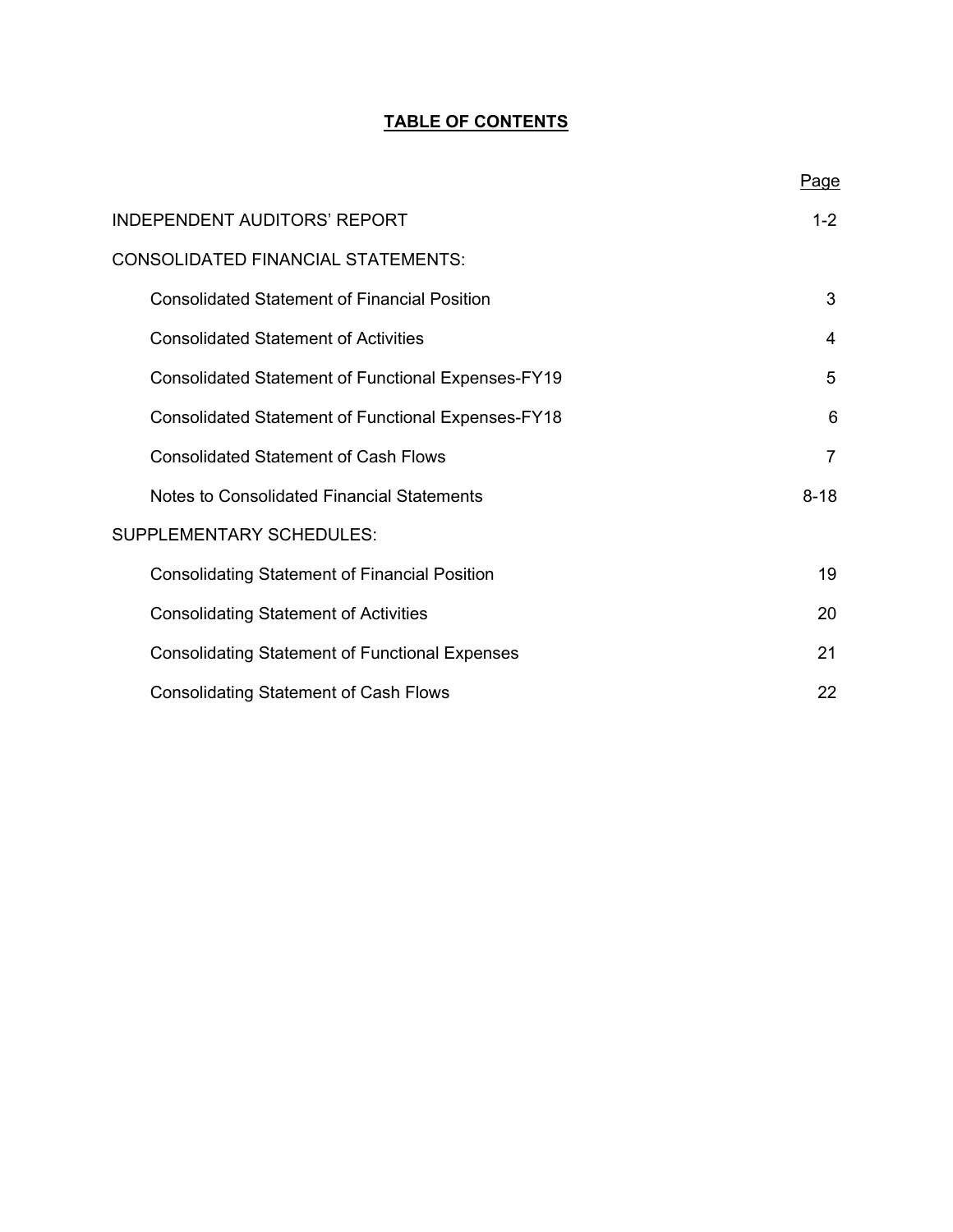

### **Independent Auditors' Report**

To the Board of Directors of Kennebec Valley Community Action Program and Affiliate

We have audited the accompanying consolidated financial statements of Kennebec Valley Community Action Program and Affiliate (a Maine nonprofit organization), which comprise the consolidated statements of financial position as of September 30, 2019 and 2018 and the related consolidated statements of activities, functional expenses, and cash flows for the years then ended, and the related notes to the consolidated financial statements.

#### **Management's Responsibility for the Financial Statements**

Management is responsible for the preparation and fair presentation of these consolidated financial statements in accordance with accounting principles generally accepted in the United States of America; this includes the design, implementation, and maintenance of internal control relevant to the preparation and fair presentation of financial statements that are free from material misstatement, whether due to fraud or error.

#### *Auditors' Responsibility*

Our responsibility is to express an opinion on these consolidated financial statements based on our audits. We conducted our audits in accordance with auditing standards generally accepted in the United States of America and the standards applicable to financial audits contained in *Government Auditing Standards* issued by the Comptroller General of the United States. Those standards require that we plan and perform the audit to obtain reasonable assurance about whether the consolidated financial statements are free from material misstatement.

An audit involves performing procedures to obtain audit evidence about the amounts and disclosures in the consolidated financial statements. The procedures selected depend on the auditor's judgment, including the assessment of the risks of material misstatement of the consolidated financial statements, whether due to fraud or error. In making those risk assessments, the auditor considers internal control relevant to the entity's preparation and fair presentation of the consolidated financial statements in order to design audit procedures that are appropriate in the circumstances, but not for the purpose of expressing an opinion on the effectiveness of the entity's internal control. Accordingly, we express no such opinion. An audit also includes evaluating the appropriateness of accounting policies used and the reasonableness of significant accounting estimates made by management, as well as evaluating the overall presentation of the consolidated financial statements.

We believe that the audit evidence we have obtained is sufficient and appropriate to provide a basis for our audit opinion.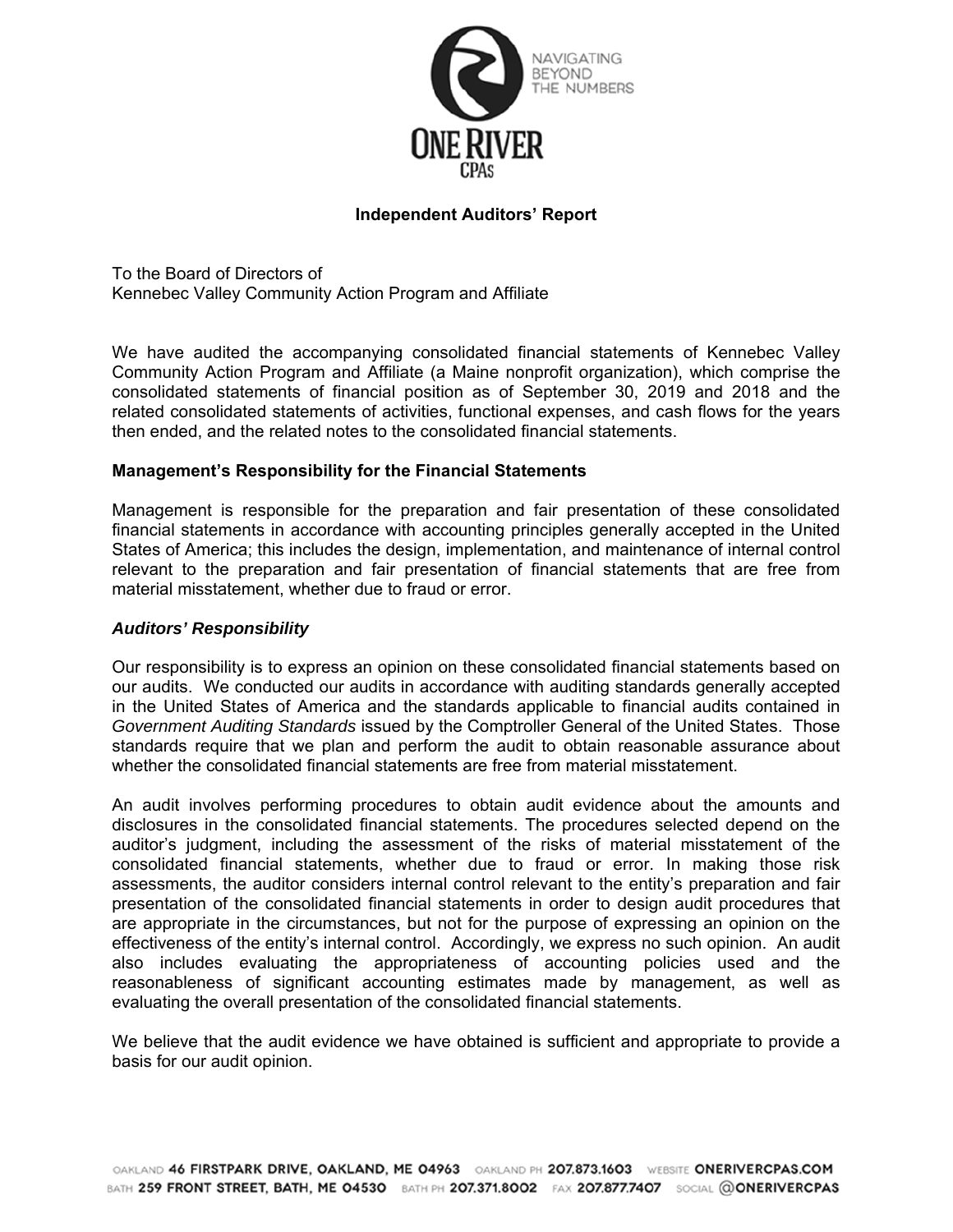Board of Directors Page 2

#### *Opinion*

In our opinion, the consolidated financial statements referred to above present fairly, in all material respects, the financial position of Kennebec Valley Community Action Program and Affiliate as of September 30, 2019 and 2018, and the changes in its net assets and its cash flows for the years then ended in accordance with accounting principles generally accepted in the United States of America.

#### *Other Matters*

Our audits were conducted for the purpose of forming an opinion on the consolidated financial statements as a whole. The schedules on pages 17-20 are presented for purposes of additional analysis and are not a required part of the consolidated financial statements. Such information is the responsibility of management and was derived from and relates directly to the underlying accounting and other records used to prepare the consolidated financial statements. The information has been subjected to the auditing procedures applied in the audit of the consolidated financial statements and certain additional procedures, including comparing and reconciling such information directly to the underlying accounting and other records used to prepare the consolidated financial statements or to the consolidated financial statements themselves, and other additional procedures in accordance with auditing standards generally accepted in the United States of America. In our opinion, the information is fairly stated, in all material respects, in relation to the consolidated financial statements as a whole.

### *Other Reporting Required by Government Auditing Standards*

In accordance with *Government Auditing Standards*, we have also issued our report dated April 20, 2020, on our consideration of Kennebec Valley Community Action Program and Affiliate's internal control over financial reporting and on our tests of its compliance with certain provisions of laws, regulations, contracts, and grant agreements and other matters. The purpose of that report is to describe the scope of our testing of internal control over financial reporting and compliance and the results of that testing, and not to provide an opinion on internal control over financial reporting or on compliance. That report is an integral part of an audit performed in accordance with *Government Auditing Standards* in considering and Affiliate's internal control over financial reporting and compliance.

One River, CPAs

Oakland, Maine April 20, 2020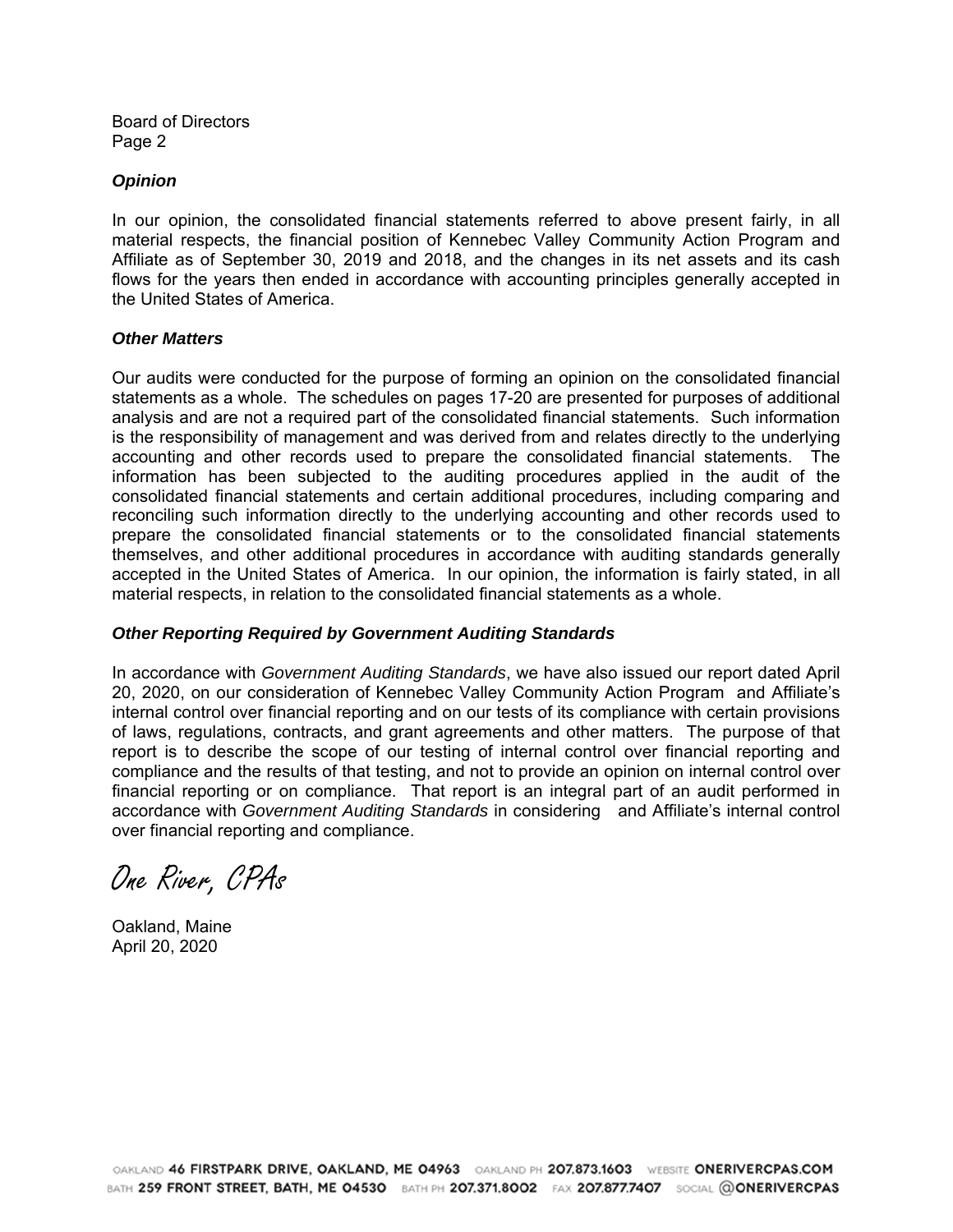#### **KENNEBEC VALLEY COMMUNITY ACTION PROGRAM AND AFFILIATE Consolidated Statement of Financial Position September 30, 2019 and 2018**

|                                                   | 2019                 |                             |               |                      |                          |              |
|---------------------------------------------------|----------------------|-----------------------------|---------------|----------------------|--------------------------|--------------|
|                                                   | <b>Without Donor</b> | <b>With Donor</b>           |               | <b>Without Donor</b> | <b>With Donor</b>        |              |
|                                                   | <b>Restrictions</b>  | <b>Restrictions</b>         | <b>Total</b>  | <b>Restrictions</b>  | <b>Restrictions</b>      | <b>Total</b> |
|                                                   |                      |                             |               |                      |                          |              |
| <b>ASSETS</b>                                     |                      |                             |               |                      |                          |              |
| Current assets:                                   |                      |                             |               |                      |                          |              |
| Cash and cash equivalents                         | \$<br>1,180,419      | 186,704                     | 1,367,123     | 1,457,154            | 180,303                  | 1,637,457    |
| Accounts and grants receivable                    | 2,282,225            | $\blacksquare$              | 2,282,225     | 2,306,244            | $\blacksquare$           | 2,306,244    |
| Current portion of loans receivable, net          |                      | 1,983                       | 1,983         |                      | 1,422                    | 1,422        |
| Prepaid expenses                                  | 185,516              |                             | 185,516       | 162,940              |                          | 162,940      |
| Total current assets                              | 3,648,160            | 188,687                     | 3,836,847     | 3,926,338            | 181,725                  | 4,108,063    |
| Property and equipment:                           |                      |                             |               |                      |                          |              |
| Land                                              | 183.601              |                             | 183.601       | 184,191              |                          | 184.191      |
| Buildings and improvements                        | 2,578,629            |                             | 2,578,629     | 2,578,629            |                          | 2,578,629    |
| <b>Equipment and fixtures</b>                     | 886,549              |                             | 886,549       | 724,006              |                          | 724,006      |
| Vehicles                                          | 2,399,735            |                             | 2,399,735     | 2,096,553            |                          | 2,096,553    |
|                                                   | 6,048,514            |                             |               |                      |                          | 5,583,379    |
| Total property and equipment                      |                      |                             | 6,048,514     | 5,583,379            |                          |              |
| Less: Accumulated depreciation                    | (3, 297, 318)        |                             | (3, 297, 318) | (2,981,426)          |                          | (2,981,426)  |
| Net property and equipment                        | 2,751,196            |                             | 2,751,196     | 2,601,953            |                          | 2,601,953    |
| Other assets:                                     |                      |                             |               |                      |                          |              |
| Work in progress                                  | 1,570,337            | 108,577                     | 1,678,914     | 1,314,571            | 108,577                  | 1,423,148    |
| Investments                                       | 39,784               |                             | 39,784        | 38,248               |                          | 38,248       |
| Loans receivable, net of current portion          | 98,781               | 29,729                      | 128,510       | 113,781              | 36,691                   | 150,472      |
| Total other assets                                | 1,708,902            | 138,306                     | 1,847,208     | 1,466,600            | 145,268                  | 1,611,868    |
|                                                   |                      |                             |               |                      |                          |              |
| <b>Total assets</b>                               | \$<br>8,108,258      | 326,993                     | 8,435,251     | 7,994,891            | 326,993                  | 8,321,884    |
| <b>LIABILITIES AND NET ASSETS</b>                 |                      |                             |               |                      |                          |              |
| Current liabilities:                              |                      |                             |               |                      |                          |              |
| Current portion of long-term debt                 | 140,225              |                             | 140,225       | 218.198              |                          | 218.198      |
| Current portion of obligation under capital lease |                      |                             |               | 13                   |                          | 13           |
| Line of credit                                    | 130,000              |                             | 130,000       | 110,400              |                          | 110,400      |
| Accounts payable                                  | 931,513              |                             | 931,513       | 842,382              |                          | 842,382      |
| Accrued expenses                                  | 1,729,405            |                             | 1,729,405     | 1,558,622            |                          | 1,558,622    |
| Reserves                                          | 231,197              |                             | 231,197       | 161,810              |                          | 161,810      |
| Deferred revenue                                  | 1,169,393            |                             | 1,169,393     | 1,622,069            |                          | 1,622,069    |
| <b>Total current liabilities</b>                  | 4,331,733            | $\overline{a}$              | 4,331,733     | 4,513,494            | $\blacksquare$           | 4,513,494    |
|                                                   |                      |                             |               |                      |                          |              |
| Non-current liabilities:                          |                      |                             |               |                      |                          |              |
| Long-term debt, net of current portion            | 1,053,311            |                             | 1,053,311     | 1,069,460            |                          | 1,069,460    |
| Total non-current liabilities                     | 1,053,311            | $\mathcal{L}_{\mathcal{A}}$ | 1,053,311     | 1,069,460            | $\mathbf{r}$             | 1,069,460    |
| <b>Total liabilities</b>                          | 5,385,044            | $\overline{a}$              | 5,385,044     | 5,582,954            | $\overline{\phantom{a}}$ | 5,582,954    |
| Net assets                                        | 2,723,214            | 326,993                     | 3,050,207     | 2,411,937            | 326,993                  | 2,738,930    |
| <b>Total liabilities and net assets</b>           | \$<br>8.108.258      | 326.993                     | 8.435.251     | 7.994.891            | 326.993                  | 8.321.884    |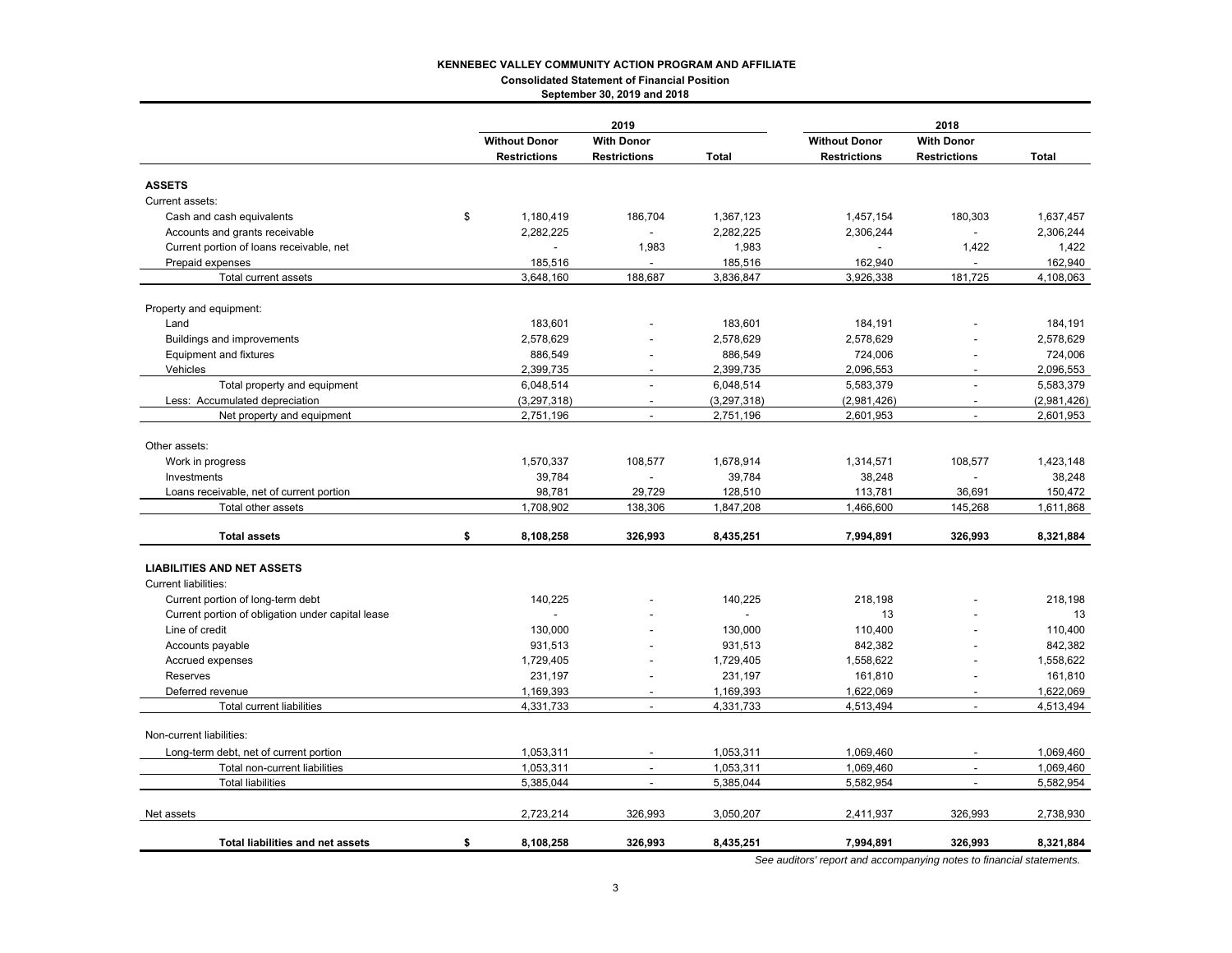#### **Years ended September 30, 2019 and 2018 Consolidated Statement of Activities KENNEBEC VALLEY COMMUNITY ACTION PROGRAM AND AFFILIATE**

|                                          | 2019                 |                          |              |                      |                          |              |
|------------------------------------------|----------------------|--------------------------|--------------|----------------------|--------------------------|--------------|
|                                          | <b>Without Donor</b> | <b>With Donor</b>        |              | <b>Without Donor</b> | <b>With Donor</b>        |              |
|                                          | <b>Restrictions</b>  | <b>Restrictions</b>      | <b>Total</b> | <b>Restrictions</b>  | <b>Restrictions</b>      | <b>Total</b> |
| Revenues, gains, and other support:      |                      |                          |              |                      |                          |              |
| Grants and contracts                     | \$<br>15,695,732     | $\overline{\phantom{a}}$ | 15,695,732   | 14,891,233           |                          | 14,891,233   |
| Program revenue                          | 11,953,192           |                          | 11,953,192   | 10,240,614           |                          | 10,240,614   |
| Other revenue                            | 446,776              |                          | 446,776      | 3,345,997            |                          | 3,345,997    |
| In-kind                                  | 885,153              |                          | 885,153      | 837,793              |                          | 837,793      |
| Net assets released from restrictions    |                      |                          |              | 23.731               | (23, 731)                |              |
| Total revenues, gains, and other support | 28,980,853           | L.                       | 28,980,853   | 29,339,368           | (23, 731)                | 29,315,637   |
|                                          |                      |                          |              |                      |                          |              |
| Expenses:                                |                      |                          |              |                      |                          |              |
| Program services:                        |                      |                          |              |                      |                          |              |
| Community services                       | 11,943,391           |                          | 11,943,391   | 11,571,016           |                          | 11,571,016   |
| Energy services                          | 4.791.872            |                          | 4,791,872    | 3,882,107            |                          | 3,882,107    |
| Child & family services                  | 9,387,312            |                          | 9,387,312    | 8,747,797            |                          | 8,747,797    |
| Agency services                          | 249.573              |                          | 249.573      | 2,399,387            |                          | 2,399,387    |
| Cony Village                             | 262,375              |                          | 262,375      | 142,933              |                          | 142,933      |
| Total program expenses                   | 26,634,523           | ä,                       | 26,634,523   | 26.743.240           |                          | 26,743,240   |
| Supporting services:                     |                      |                          |              |                      |                          |              |
| Management & general                     | 2,018,627            |                          | 2,018,627    | 1,988,030            |                          | 1,988,030    |
| Fundraising                              | 16,426               |                          | 16,426       | 12,692               | $\overline{\phantom{a}}$ | 12,692       |
| Total supporting services                | 2,035,053            | ä,                       | 2,035,053    | 2,000,722            | $\overline{\phantom{0}}$ | 2,000,722    |
| Total expenses                           | 28,669,576           | $\sim$                   | 28,669,576   | 28,743,962           | $\overline{\phantom{a}}$ | 28,743,962   |
|                                          | 311,277              |                          | 311,277      |                      |                          | 571,675      |
| Change in net assets                     |                      |                          |              | 595,406              | (23, 731)                |              |
| Net assets, beginning of year            | 2,411,937            | 326,993                  | 2,738,930    | 1,816,531            | 350,724                  | 2,167,255    |
| Net assets, end of year                  | \$<br>2,723,214      | 326.993                  | 3,050,207    | 2,411,937            | 326,993                  | 2,738,930    |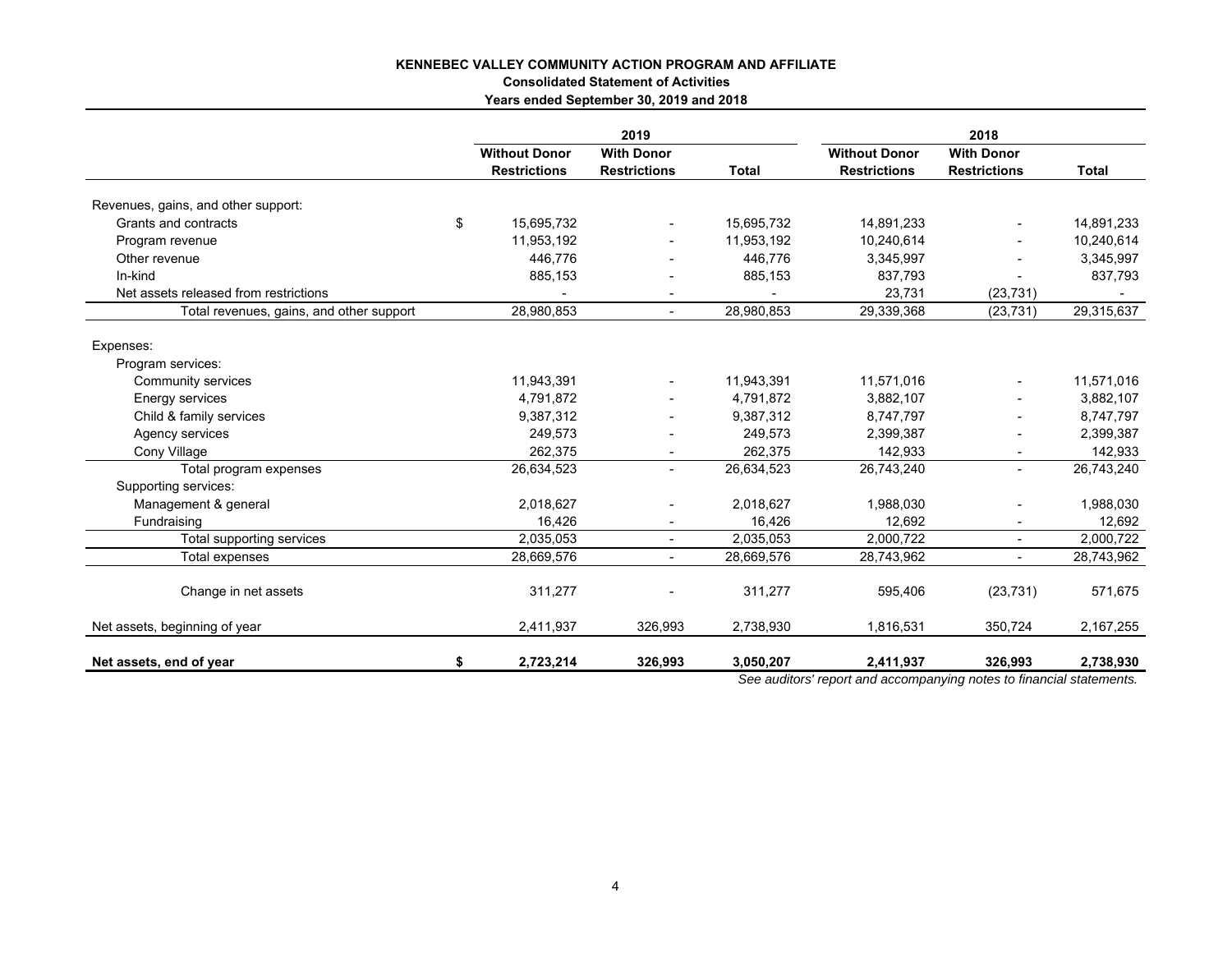#### **Consolidated Statement of Functional Expenses Year ended September 30, 2019 KENNEBEC VALLEY COMMUNITY ACTION PROGRAM AND AFFILIATE**

|                                           | <b>Program Services</b> |                                         |                                       |                    |                          |                         | <b>Supporting Services</b>   |                          |                                        |              |
|-------------------------------------------|-------------------------|-----------------------------------------|---------------------------------------|--------------------|--------------------------|-------------------------|------------------------------|--------------------------|----------------------------------------|--------------|
|                                           | Community<br>services   | <b>Energy &amp; Housing</b><br>services | <b>Child &amp; Family</b><br>services | Agency<br>services | Cony<br>Village, LLC     | <b>Total</b><br>program | Management<br>and<br>general | <b>Fundraising</b>       | <b>Total</b><br>supporting<br>services | <b>Total</b> |
|                                           |                         |                                         |                                       |                    |                          |                         |                              |                          |                                        |              |
| Personnel                                 | \$<br>2,851,937         | 1,080,138                               | 4.714.730                             | 4.806              | $\sim$                   | 8,651,611               | 1,085,964                    | 2,685                    | 1.088.649                              | 9,740,260    |
| Payroll taxes and employee benefits       | 859.797                 | 355,422                                 | 1,535,964                             | 3.075              | $\sim$                   | 2,754,258               | 264,638                      | 975                      | 265,613                                | 3,019,871    |
| Staff development                         | 10,183                  | 23,151                                  | 108,435                               | 182                | $\overline{\phantom{a}}$ | 141,951                 | 31,259                       |                          | 31,259                                 | 173,210      |
| Travel                                    | 56,101                  | 39,378                                  | 168,577                               | 25                 | $\overline{a}$           | 264,081                 | 35,439                       |                          | 35.439                                 | 299,520      |
| Direct client assistance - common carrier | 2.521.135               |                                         |                                       | $\sim$             | $\sim$                   | 2,521,135               |                              | $\overline{\phantom{a}}$ |                                        | 2,521,135    |
| Direct client assistance - other          | 4,022,946               | 2,485,643                               | 10.682                                |                    | $\overline{a}$           | 6,519,271               |                              |                          |                                        | 6,519,271    |
| Office costs                              | 15,207                  | 10.425                                  | 102.509                               | 7.839              | 601                      | 136,581                 | 86.464                       |                          | 86.464                                 | 223,045      |
| Insurance                                 | 500                     | 5,278                                   | 11.816                                | 4.087              | 1,089                    | 22,770                  | 47,219                       |                          | 47,219                                 | 69,989       |
| Telecommunications                        | 135.221                 | 29.418                                  | 63.162                                | 76                 |                          | 227,877                 | 16,838                       |                          | 16.838                                 | 244.715      |
| Space and occupancy                       | 168,663                 | 170,904                                 | 156.588                               | 14.077             | 194                      | 510,426                 | 422                          |                          | 422                                    | 510,848      |
| Space and occupancy - in-kind             |                         |                                         | 817.783                               | $\sim$             | $\overline{a}$           | 817.783                 |                              |                          |                                        | 817.783      |
| Contract services                         | 201,395                 | 315,104                                 | 1,125,814                             | 3,192              | 157,287                  | 1,802,792               | 329,076                      | 1,764                    | 330,840                                | 2,133,632    |
| Contract services - in-kind               |                         |                                         | 59,088                                | $\sim$             | $\overline{\phantom{a}}$ | 59,088                  |                              |                          |                                        | 59,088       |
| Vehicle                                   | 878,134                 | 18,661                                  | $\overline{\phantom{a}}$              |                    |                          | 896,795                 | 211                          |                          | 211                                    | 897,006      |
| Housing property costs                    |                         | 82.415                                  | $\overline{\phantom{a}}$              | 15                 | 75.632                   | 158,062                 |                              |                          |                                        | 158,062      |
| Material & supplies                       | 39,751                  | 55,252                                  | 328,142                               | 2,944              |                          | 426,089                 | 36,669                       | 1,431                    | 38,100                                 | 464,189      |
| Material & supplies - in-kind             |                         |                                         | 8,282                                 | ۰                  | $\overline{\phantom{a}}$ | 8,282                   |                              |                          |                                        | 8,282        |
| Administration                            | 15,280                  | 5.961                                   | 24,866                                | 25                 |                          | 46,132                  |                              | 14                       | 14                                     | 46,146       |
| Interest                                  | 23,095                  | 15,727                                  | 2,502                                 | 1,261              | 27,572                   | 70,157                  | 280                          |                          | 280                                    | 70,437       |
| Depreciation                              | 101.120                 | 49,734                                  | 22.198                                | 165.492            | $\overline{\phantom{a}}$ | 338,544                 | 37,286                       |                          | 37.286                                 | 375.830      |
| Provision for bad debts/loan losses       | 1,245                   | 100                                     | 1.970                                 | 37,680             |                          | 40,995                  |                              | 1.218                    | 1,218                                  | 42,213       |
| Other                                     | 41.681                  | 49.161                                  | 124.204                               | 4,797              | $\overline{a}$           | 219,843                 | 46,862                       | 8.339                    | 55,201                                 | 275,044      |
| <b>Total expenses</b>                     | 11.943.391              | 4.791.872                               | 9,387,312                             | 249.573            | 262.375                  | 26,634,523              | 2,018,627                    | 16,426                   | 2,035,053                              | 28,669,576   |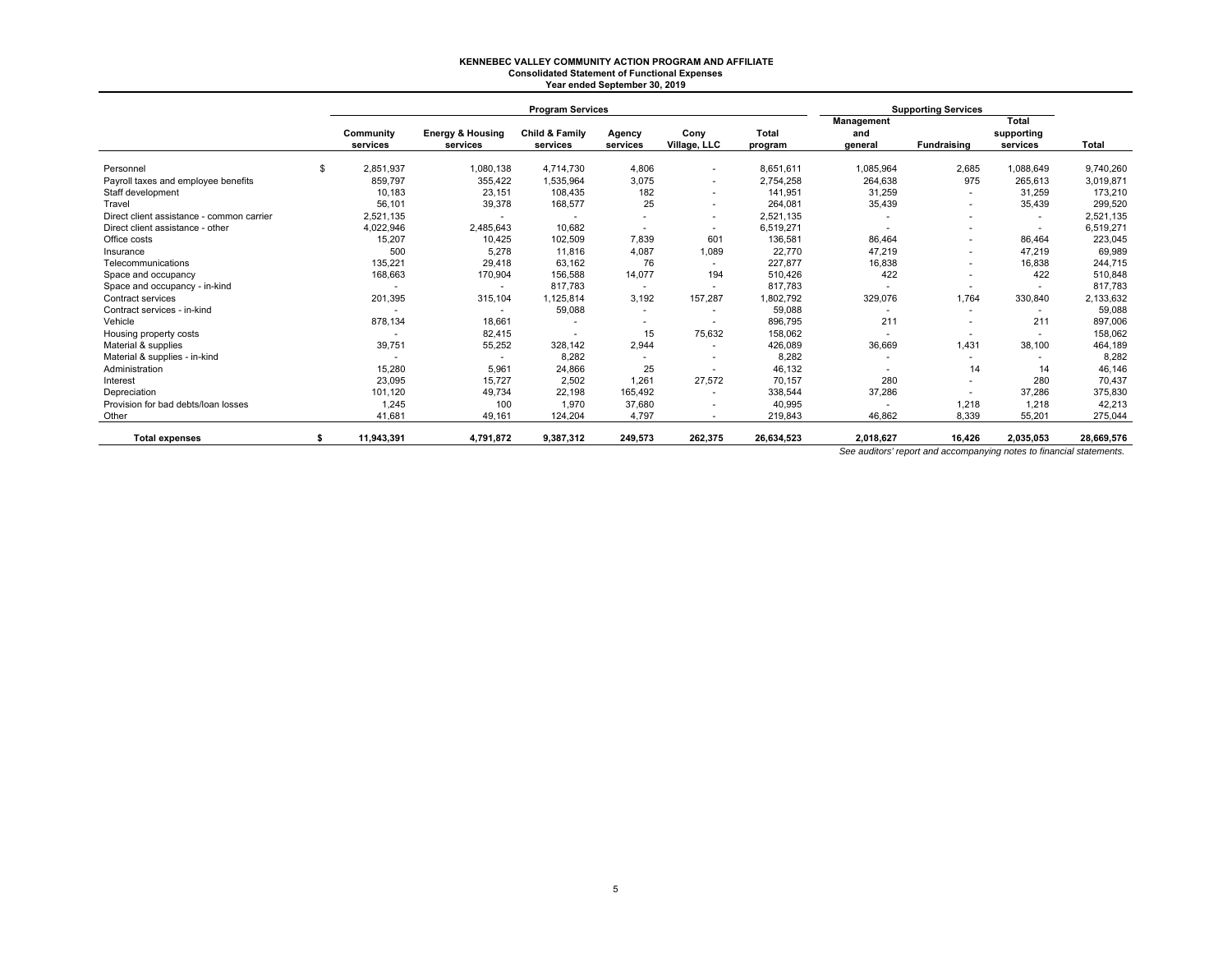#### **KENNEBEC VALLEY COMMUNITY ACTION PROGRAM AND AFFILIATE Year ended September 30, 2018 Consolidated Statement of Functional Expenses**

|                                           | <b>Program Services</b> |                             |                           |           |                          |            |                          | <b>Supporting Services</b> |                            |            |
|-------------------------------------------|-------------------------|-----------------------------|---------------------------|-----------|--------------------------|------------|--------------------------|----------------------------|----------------------------|------------|
|                                           | Community               | <b>Energy &amp; Housing</b> | <b>Child &amp; Family</b> | Agency    | Cony                     | Total      | Management<br>and        |                            | <b>Total</b><br>supporting |            |
|                                           | services                | services                    | services                  | services  | Village, LLC             | program    | general                  | <b>Fundraising</b>         | services                   | Total      |
| Personnel                                 | \$<br>3.227.133         | 880,259                     | 4,461,677                 | 34,911    | $\sim$                   | 8,603,980  | 1,181,080                | 4,934                      | 1,186,014                  | 9,789,994  |
| Payroll taxes and employee benefits       | 953.238                 | 298,070                     | 1,452,926                 | 2,633     | $\sim$                   | 2,706,867  | 267,751                  | 1.148                      | 268,899                    | 2,975,766  |
| Staff development                         | 10.200                  | 19.659                      | 86.023                    | 476       | $\sim$                   | 116,358    | 30,840                   | 95                         | 30.935                     | 147.293    |
| Travel                                    | 66,673                  | 29,737                      | 109,109                   | 500       | ۰                        | 206,019    | 34,284                   | 57                         | 34,341                     | 240,360    |
| Direct client assistance - common carrier | 1,932,529               | $\sim$                      |                           | $\sim$    | $\sim$                   | 1,932,529  |                          |                            |                            | 1,932,529  |
| Direct client assistance - other          | 3,862,334               | 1,986,626                   | 17,292                    |           |                          | 5,866,252  | $\overline{\phantom{a}}$ |                            |                            | 5,866,252  |
| Office costs                              | 39,543                  | 20,661                      | 35.401                    |           | $\overline{\phantom{a}}$ | 95,606     | 96,876                   | 521                        | 97,397                     | 193,003    |
| Insurance                                 | 6,872                   | 5.879                       | 13,758                    | 1,370     | 1,135                    | 29,014     | 43,434                   |                            | 43,434                     | 72.448     |
| Telecommunications                        | 101.115                 | 21,676                      | 55.419                    | 502       |                          | 178,712    | 18,387                   |                            | 18,387                     | 197.099    |
| Space and occupancy                       | 60,659                  | 48,066                      | 114,393                   | 17,345    | 195                      | 240,658    | $\overline{\phantom{a}}$ |                            |                            | 240,658    |
| Space and occupancy - in-kind             |                         | ٠                           | 794.216                   |           | $\overline{\phantom{a}}$ | 794,216    | $\overline{\phantom{a}}$ |                            |                            | 794,216    |
| Contract services                         | 199,759                 | 393,465                     | 907.800                   | 19.731    | 7,219                    | 1,527,974  | 161,907                  |                            | 161,907                    | 1,689,881  |
| Contract services - in-kind               |                         | ٠                           | 27,423                    |           | $\overline{\phantom{a}}$ | 27,423     |                          |                            |                            | 27,423     |
| Vehicle                                   | 831,464                 | 17.842                      | 1,303                     | (8)       |                          | 850,601    |                          |                            |                            | 850,601    |
| Housing property costs                    | 5,640                   | 46.037                      | 1.736                     | 862       | 7,139                    | 61,414     | 1.196                    |                            | 1.196                      | 62.610     |
| Material & supplies                       | 58,308                  | 28,752                      | 266,170                   | $\sim$    | ۰                        | 353,230    | 39,399                   | 735                        | 40,134                     | 393,364    |
| Material & supplies - in-kind             |                         | $\sim$                      | 16.154                    | $\sim$    | $\overline{\phantom{a}}$ | 16,154     |                          |                            |                            | 16,154     |
| Administration                            | 12,218                  | 3,261                       | 17.219                    | 651       | 653                      | 34,002     |                          | 19                         | 19                         | 34,021     |
| Interest                                  | 19,978                  | 9.538                       | 246,295                   | 3.029     | 24.491                   | 303,331    | 479                      |                            | 479                        | 303,810    |
| Depreciation                              | 131,671                 | 39,791                      | 34,228                    | 749,404   |                          | 955,094    | 26,290                   |                            | 26,290                     | 981,384    |
| Provision for bad debts/loan losses       |                         | ٠                           | 443                       | 74.188    |                          | 74,631     |                          |                            |                            | 74,631     |
| Other                                     | 51,682                  | 32,788                      | 88,812                    | 1,493,792 | 102,101                  | 1,769,175  | 86,107                   | 5,183                      | 91,290                     | 1,860,465  |
| <b>Total expenses</b>                     | 11.571.016              | 3.882.107                   | 8,747,797                 | 2.399.387 | 142.933                  | 26,743,240 | 1.988.030                | 12.692                     | 2,000,722                  | 28,743,962 |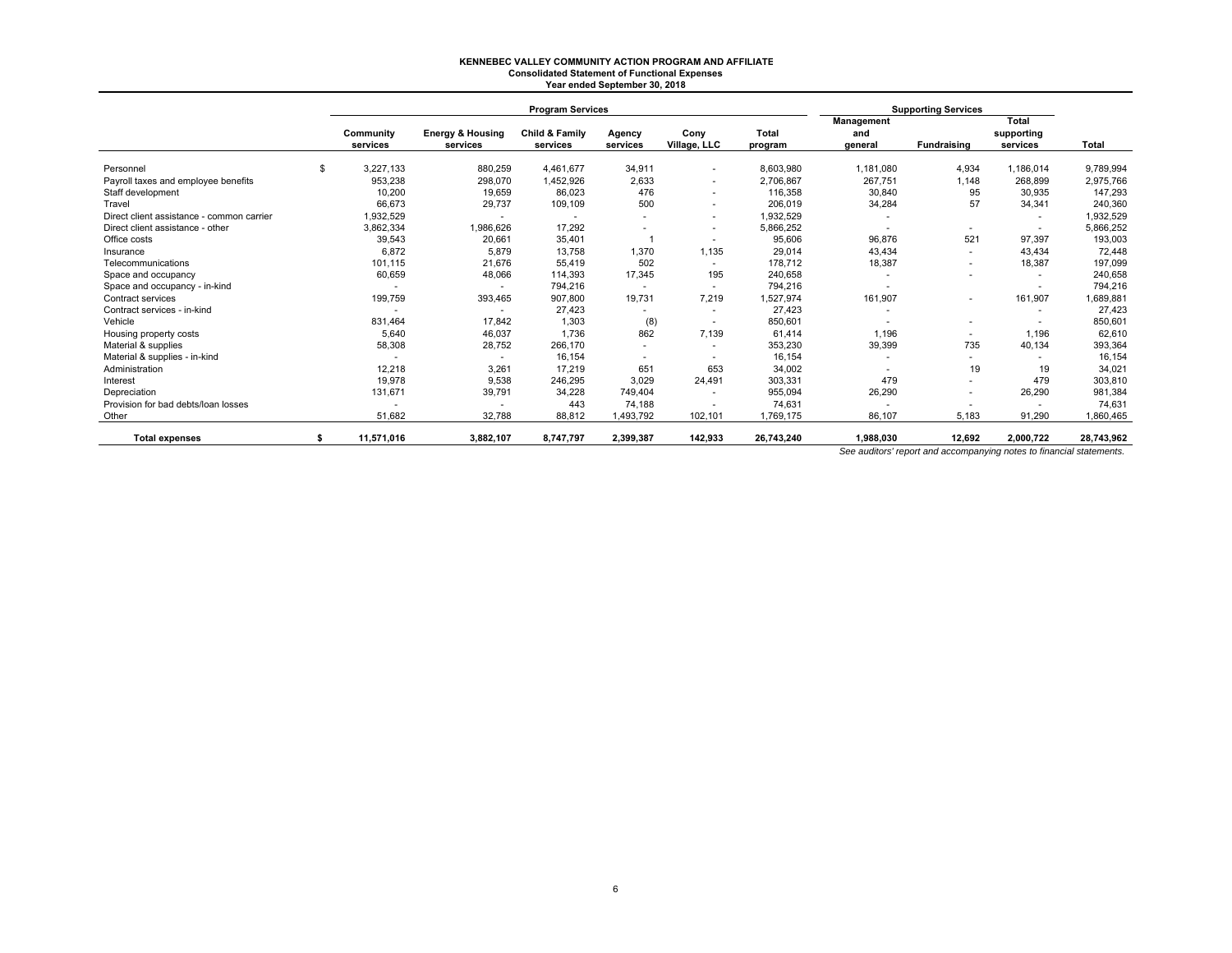#### **Consolidated Statement of Cash Flows KENNEBEC VALLEY COMMUNITY ACTION PROGRAM AND AFFILIATE**

**Years ended September 30, 2019 and 2018**

|                                                                          | 2019            | 2018        |
|--------------------------------------------------------------------------|-----------------|-------------|
| Cash flows from operating activities:                                    |                 |             |
| Change in net assets                                                     | \$<br>311,277   | 571,675     |
| Adjustments to reconcile change in net assets to                         |                 |             |
| net cash provided by (used in) operating activities:                     |                 |             |
| Depreciation                                                             | 375,830         | 981,384     |
| Gain on investment                                                       | (1,536)         | (2, 219)    |
| Gain on disposal, net                                                    |                 | (2,839,955) |
| (Increase) decrease in:                                                  |                 |             |
| Accounts and grants receivable                                           | 24,019          | 36,002      |
| Loans receivable                                                         | 21,401          | 77,832      |
| Prepaid expenses                                                         | (22, 576)       | 111,410     |
| Work in progress                                                         | (255, 766)      | (89, 845)   |
| Increase (decrease) in:                                                  |                 |             |
| Accounts payable                                                         | 89,131          | 224,725     |
| Accrued expenses                                                         | 170,783         | 559,236     |
| <b>Reserves</b>                                                          | 69,387          | (4, 239)    |
| Deferred revenue                                                         | (452, 676)      | 33,453      |
| Net cash provided by (used in) operating activities                      | 329,274         | (340, 541)  |
| Cash flows from investing activities:<br>Proceeds on sale of investments |                 | 89,557      |
| Proceeds on sale of fixed asset                                          | 590             |             |
|                                                                          |                 | 143,477     |
| Purchase of property and equipment                                       | (525, 663)      | (768, 660)  |
| Net cash used in investing activities                                    | (525, 073)      | (535, 626)  |
| Cash flows from financing activities:                                    |                 |             |
| Proceeds from/payments on line of credit, net                            | 19,600          | 54,000      |
| Proceeds from/payments on obligations under capital leases, net          | (13)            | (2, 143)    |
| Proceeds from/payments on long-term debt, net                            | (94, 122)       | 134,488     |
| Net cash provided by (used in) financing activities                      | (74, 535)       | 186,345     |
| Decrease in cash and cash equivalents                                    | (270, 334)      | (689, 822)  |
| Cash and cash equivalents, beginning of year                             | 1,637,457       | 2,327,279   |
| Cash and cash equivalents, end of year                                   | \$<br>1,367,123 | 1,637,457   |
| Supplemental cash flow disclosures:                                      |                 |             |
| Cash paid during the year for interest                                   | \$<br>70,437    | 303,810     |
| Cash paid during the year for taxes                                      |                 |             |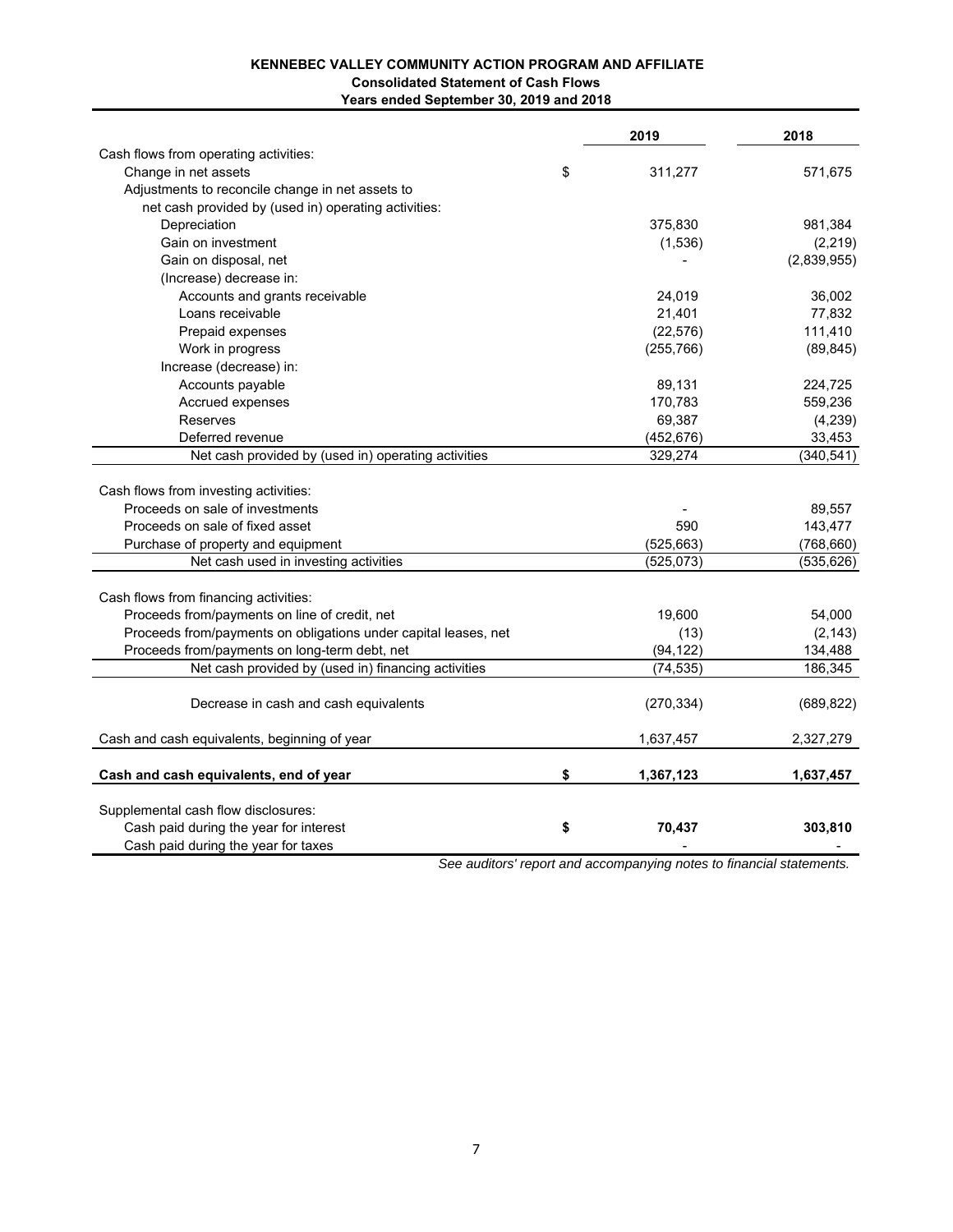## **NOTE 1 - SUMMARY OF SIGNIFICANT ACCOUNTING POLICIES**

**Nature of Activities -** Kennebec Valley Community Action Program (KVCAP) is a nonprofit agency organized to provide a focal point for anti-poverty and other social service efforts throughout the communities of the Kennebec Valley area. The accounting practices of the Organization are designed primarily to demonstrate stewardship of the funds entrusted to it, compliance with prescribed grant conditions and other special requirements, including the furnishing of certain amounts of cash or noncash contributions to programs from nonfederal sources.

Cony Village, LLC, KVCAP's affiliate, is a nonprofit organization dedicated to affordable housing development built to green standards.

**Principles of Consolidation -** The accompanying consolidated financial statements include the accounts of KVCAP and its affiliated supporting organization, Cony Village, LLC. All significant interorganizational transactions and balances have been eliminated in consolidation.

**Basis of Accounting** - The consolidated financial statements have been prepared on the accrual basis of accounting and accordingly reflect all significant receivables, payables, and other liabilities.

**Basis of Presentation** - The Organization is required to report information regarding its financial position and activities according to two classes of net assets as follows:

Net assets without donor restrictions - Net assets that are not subject to donor-imposed stipulations.

 Net assets with donor restrictions - Net assets subject to donor-imposed stipulations that may or will be met either by actions of the Organization and/or the passage of time, or must be maintained permanently by the Organization. For the years ending September 30, 2019 and 2018, \$326,993 of the Organization's net assets have donor restrictions.

**Functional Expenses** - The costs of providing programs and other activities have been summarized on a functional basis in the statements of functional expenses. Such allocations are determined by management on an equitable basis. Accordingly, certain costs have been allocated amongst: Community Services, Energy & Housing Services, Child & Family Services, Agency Services, Cony Village, and the administrative and fundraising functions that support the aforementioned Programs.

The expenses that are allocated include the following:

| Expense                            | <b>Method of Allocation</b> |
|------------------------------------|-----------------------------|
| Personnel                          | Time and effort             |
| Travel                             | Time and effort             |
| <b>Direct Client Assistance</b>    | Cost/use                    |
| Legal & Accounting                 | Cost/use                    |
| <b>Contract Services</b>           | Cost/use                    |
| <b>Office Costs &amp; Supplies</b> | Cost/use                    |
| Space and Occupancy                | Cost/use/square footage     |
| Depreciation                       | Cost/use/square footage     |
| Insurance                          | Cost/use/square footage     |
| Other                              | Time and effort             |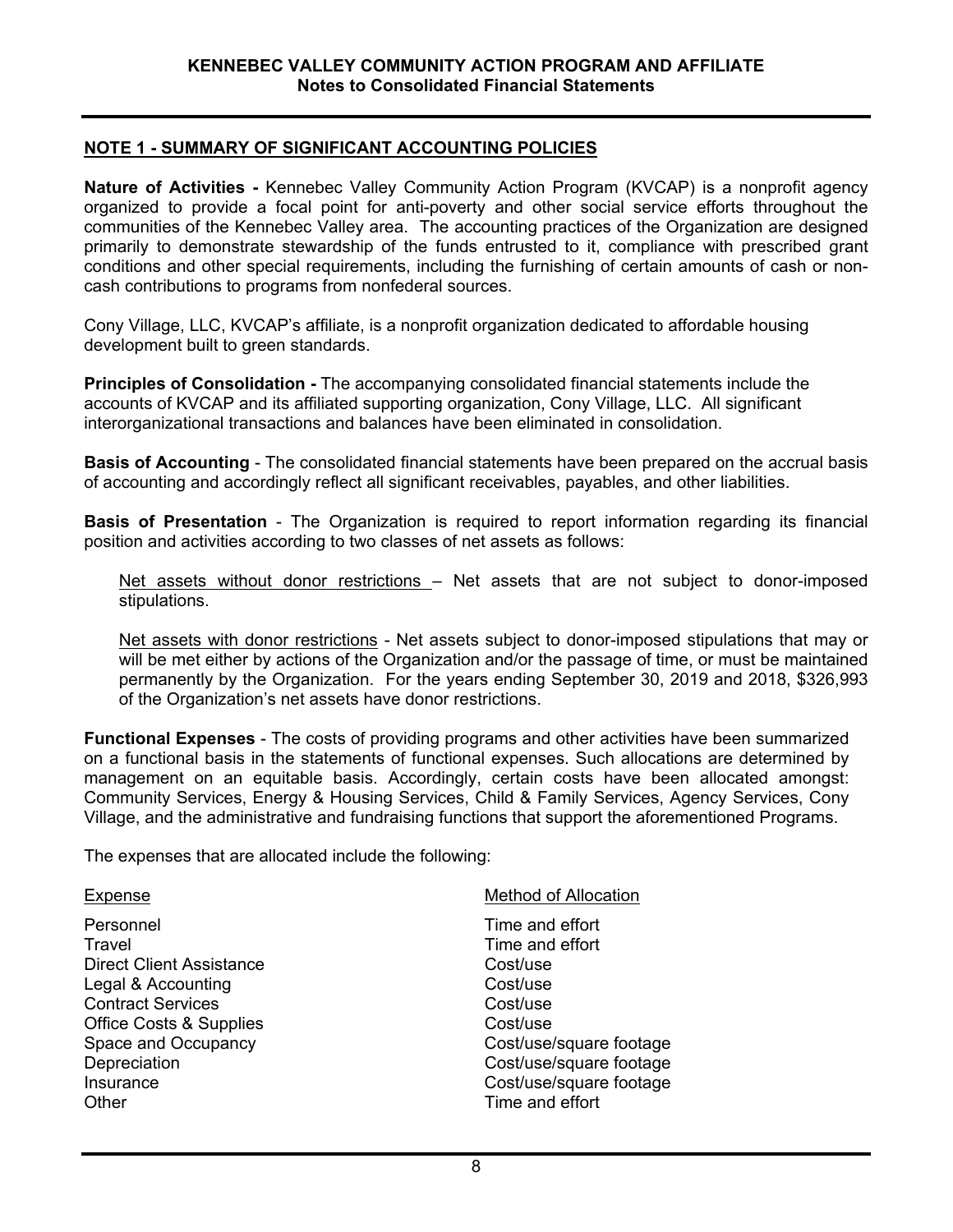## **NOTE 1 - SUMMARY OF SIGNIFICANT ACCOUNTING POLICIES, CONTINUED**

**Income Tax Status** - The Organization is exempt from federal income tax under Section 501(c) (3) of the Internal Revenue Code. In addition, the Organization qualifies for the charitable contribution deduction under Section 170(b) (1) (a) and has been classified as an organization that is not a private foundation under Section 509(a) (1). The Organization believes it has no uncertain tax positions with the Internal Revenue Service that require disclosure in the consolidated financial statements.

The Organization's federal Return of Organization Exempt from Income Tax (Form 990) for 2018, 2017, and 2016 are subject to examination by the IRS, generally for three years after they were filed.

**Cash and Cash Equivalents** - For purposes of the statements of cash flows, the Organization considers all checking and escrow accounts, and short-term debt securities purchased with a maturity of three months or less, to be cash equivalents.

**Investments** - The Organization carries investments in marketable securities with readily determinable fair values at their fair values in the consolidated statements of financial position. Unrealized gains and losses are included in the change in net assets in the accompanying statements of activities. The Organization also has an investment in Cony Village, LLC, a housing project in Augusta, Maine, which is accounted for under the consolidation method of accounting in its consolidated financial statements. It also has an investment in KVCAP Real Estate Development, Inc., a for-profit entity which began in 2012.

**Accounts and Grants Receivable** - Accounts and grants receivable consists primarily of revenue from various government grants and contracts. No allowance for uncollectible accounts has been established as all accounts receivable are believed to be collectible.

**Work in Process** – Work in process consists of expenditures on agency projects which have not been completed during the fiscal year. These will be either capitalized (building renovations) or sold (affordable housing development projects) at completion.

**Property and Equipment** - Property and equipment acquisitions with a unit cost of \$5,000 or more are recorded in unrestricted net assets. Assets acquired with grant funds have been reported to funding sources as being acquired with specific award funds and charged as expenditures to the source. These assets are separately identified so as to preclude charging subsequent awards for depreciation on those items. Depreciation is recorded on these assets ratably over estimated useful lives, which range from 20-40 years for buildings, 5-40 years for building renovations, 5-10 years for equipment, and 5-15 years for vehicles. Depreciation expense for grant-funded assets is presented only within "Agency services" and is not allocated as an expense among grant-funded program activities. Depreciation expense on funded assets totaled \$162,917 and \$192,791 for the years September 30, 2019 and 2018, respectively.

Other assets have been purchased with unrestricted funds and are being utilized in the various program activities. These are referred to as "unfunded assets." These assets are being depreciated ratably over their estimated useful lives, which range from 40 years for buildings, 5-40 years for building renovations, 5-10 years for equipment, and 5-15 years for vehicles. The related expense is charged directly to the program utilizing the asset or to the appropriate shared cost pool, which in turn is allocated among programs. Depreciation expense for unfunded assets totaled \$212,913 and \$788,593 for the years ended September 30, 2019 and 2018, respectively.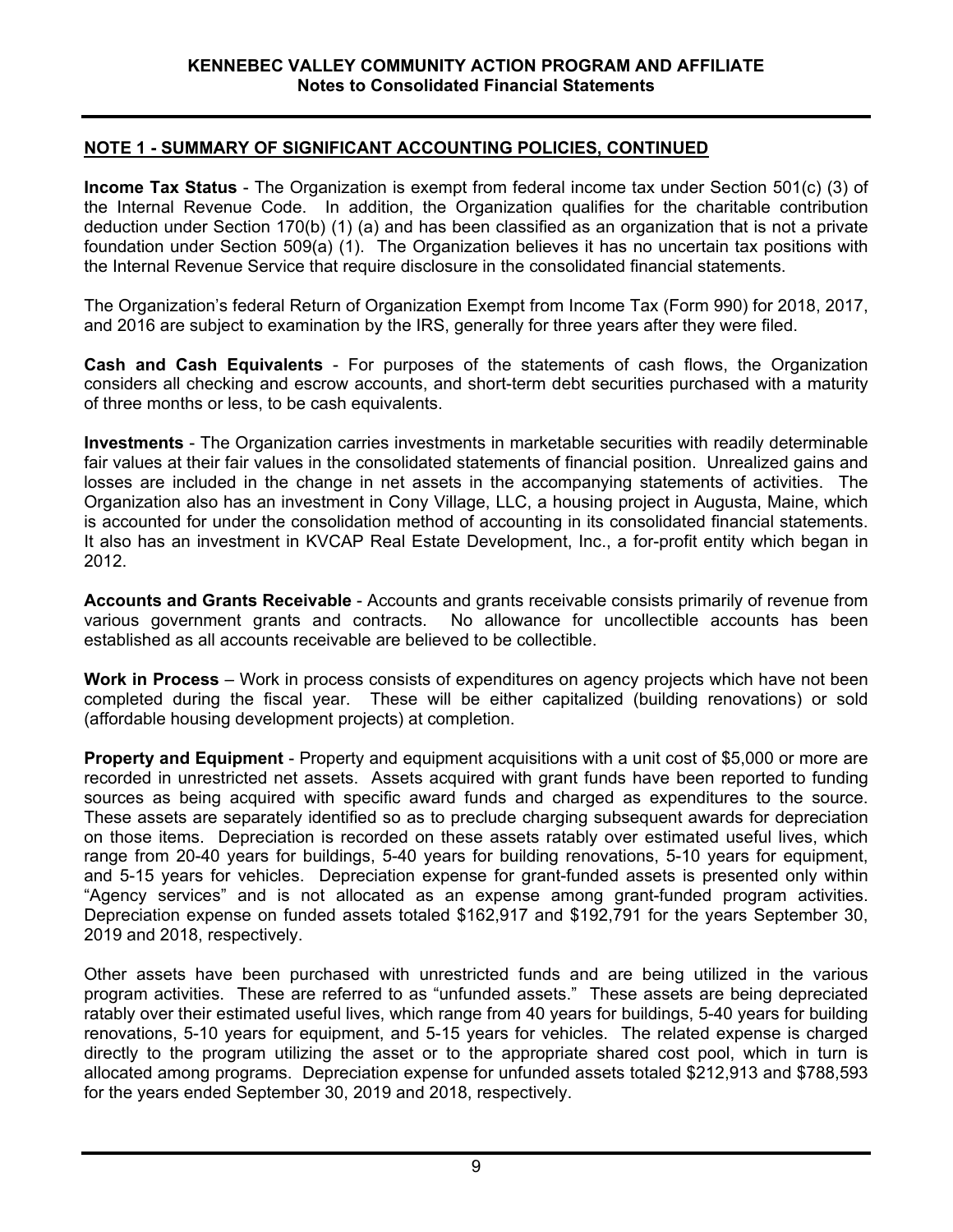## **NOTE 1 - SUMMARY OF SIGNIFICANT ACCOUNTING POLICIES, CONTINUED**

**Property and Equipment, Continued -** Leased property and equipment under capital leases is being depreciated over the lives of the various leases, as described in the Capital Leases note.

The cost of the Educare Central Maine owned facility, which is used by the Organization in connection with its Child and Family Services program, is not reflected in the statements of financial position because asset titles remain with the Educare Central Maine. The Organization has reported contribution revenue and program expense amounting to \$817,783 and \$794,216 in the accompanying consolidated statement of activities for the free use of the facility during the years ended September 30, 2019 and 2018, respectively.

**Contributions** - Contributions received are recorded as with or without donor restrictions, depending on the existence and/or nature of any donor restrictions.

Contributions that are received without donor restrictions are reported as an increase in net assets without donor restrictions. All donor-restricted support is reported as an increase in net assets with donor restrictions. When a restriction expires (that is, when a stipulated time restriction ends or purpose restriction is accomplished) net assets with donor restrictions are classified to net assets without donor restriction.

NeighborWorks America provided no additional capital grants for the years ended September 30, 2019 and 2018 for capital projects. Any such amounts previously contributed are held with restriction, although proceeds on the capital projects, or interest earned, over and above the corpus may be transferred to net assets without donor restrictions for furthering the Organization's mission. However, should the Organization become defunct, all remaining interest earnings, capital projects proceeds, and the capital projects portfolios representing the use of these funds will revert to NeighborWorks America.

**In-kind Contributions and Expenses** - Consulting services, space, and supplies used for program purposes are presented in the consolidated financial statements at estimated market value and recorded when received. In addition, many individuals volunteer their time and perform a variety of tasks that assist the Organization in its Child and Family Services programs. KVCAP received \$407,965 and \$120,532 worth of non-professional volunteer services during the years ended September 30, 2019 and 2018, respectively. These amounts are not included in the amount recognized in the consolidated financial statements September 30, 2019 and 2018, because they don't meet the criteria for recognition.

**Deferred Revenue** - The Organization records unexpended grant awards that were received prior to yearend as deferred revenue until related services are performed, at which time they are recognized as revenue.

**Use of Estimates** - The preparation of consolidated financial statements in conformity with accounting principles generally accepted in the United States of America requires management to make estimates and assumptions that affect the reported amounts of assets and liabilities and disclosure of contingent assets and liabilities at the date of the consolidated financial statements and the reported amounts of revenues and expenses during the reporting period. Actual results could differ from those estimates.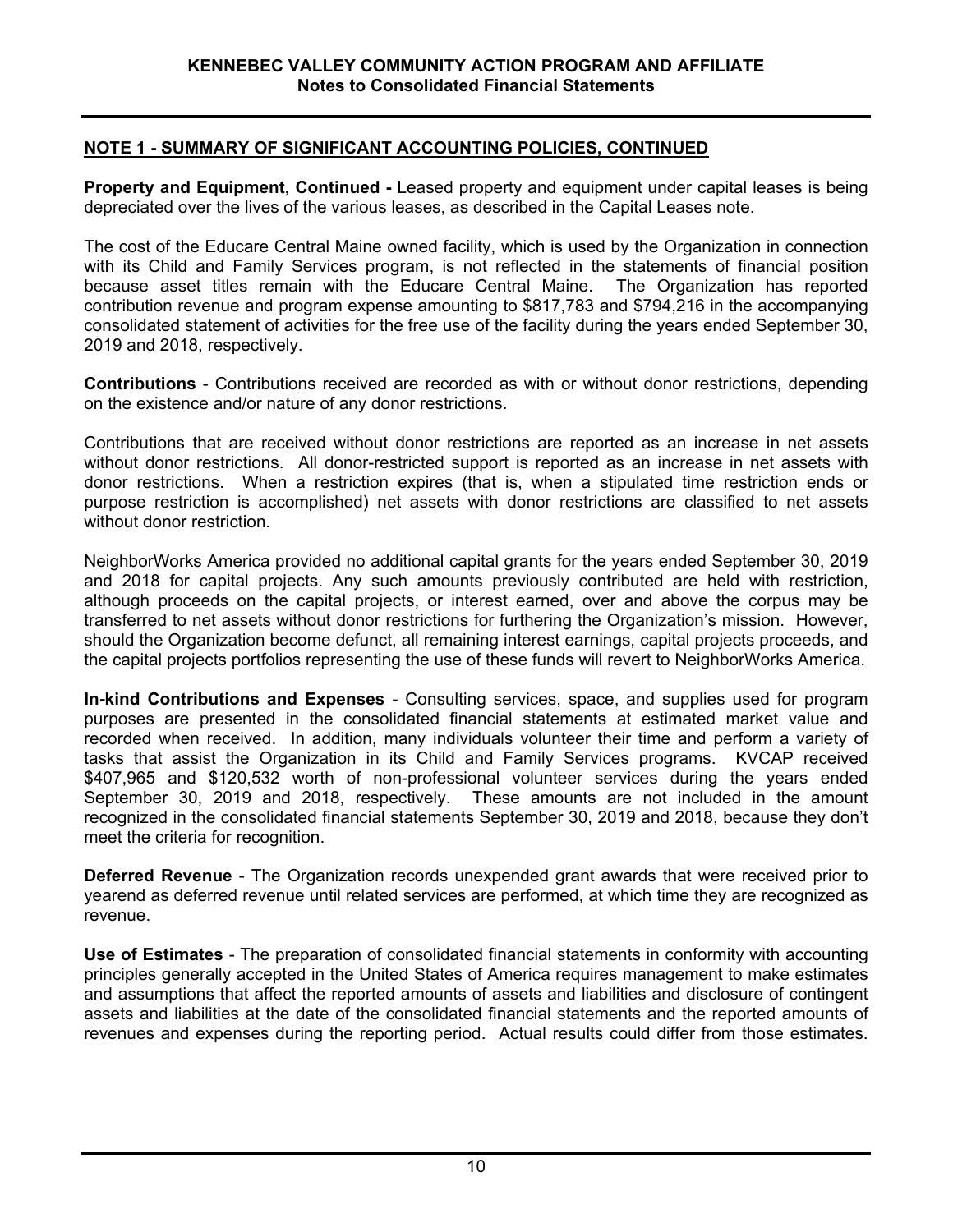# **NOTE 1 - SUMMARY OF SIGNIFICANT ACCOUNTING POLICIES, CONTINUED**

## **Recently Adopted Accounting Pronouncements**

## *Not-for-Profit Entities*

On August 18, 2016, FASB issued ASU 2016-14, Not-for-Profit Entities (Topic 958) – Presentation of Financial Statements of Not-for-Profit Entities. The update addresses the complexity and understandability of net asset classification, deficiencies in information about liquidity and availability of resources, and the lack of consistency in the type of information provided about expenses and investment return. Kennebec Valley Community Action Program and Affiliate has adjusted the presentation of these statements accordingly. The ASU has been applied retrospectively to all periods presented.

## **Recent Accounting Pronouncements**

### *Revenue Recognition*

In May 2014, the Financial Accounting Standards Board (FASB) issued Accounting Standards Update (ASU) 2014-09, *Revenue from Contracts with Customers*, to clarify the principles for recognizing revenue and to develop a common revenue standard for U.S. GAAP and International Financial Reporting Standard (IFRS). The core principle of the guidance requires entities to recognize revenue to depict the transfer of promised goods or services to customers in an amount that reflects the consideration to which the entity expects to be entitled in exchange for those goods or services. The guidance is effective for all nonpublic entities' annual periods beginning after December 15, 2018. Management is currently evaluating the impact of adoption on its consolidated financial statements

### *Leases*

In February 2016, the FASB issued ASU 2016-02, *Leases*. This new standard will provide users of the financial statements a more accurate picture of the assets and the long-term financial obligations of companies that lease. The standard is for a dual-model approach; a lessee will account for most existing capital leases as Type A leases, and most existing operating leases as Type B leases. Both will be reported on the statement of financial position of the company for leases with a term exceeding 12 months. Lessors will see some changes, too, largely made to align with the revised lease model. For nonpublic companies, the new leasing standard will apply for fiscal years beginning after December 15, 2020. The standard requires retroactive application to previously issued financial statements for 2019 and 2018, if presented. Management is currently evaluating the impact of adoption on its consolidated financial statements.

### **Reclassifications**

Certain prior year amounts have been reclassified to conform to the current year presentation.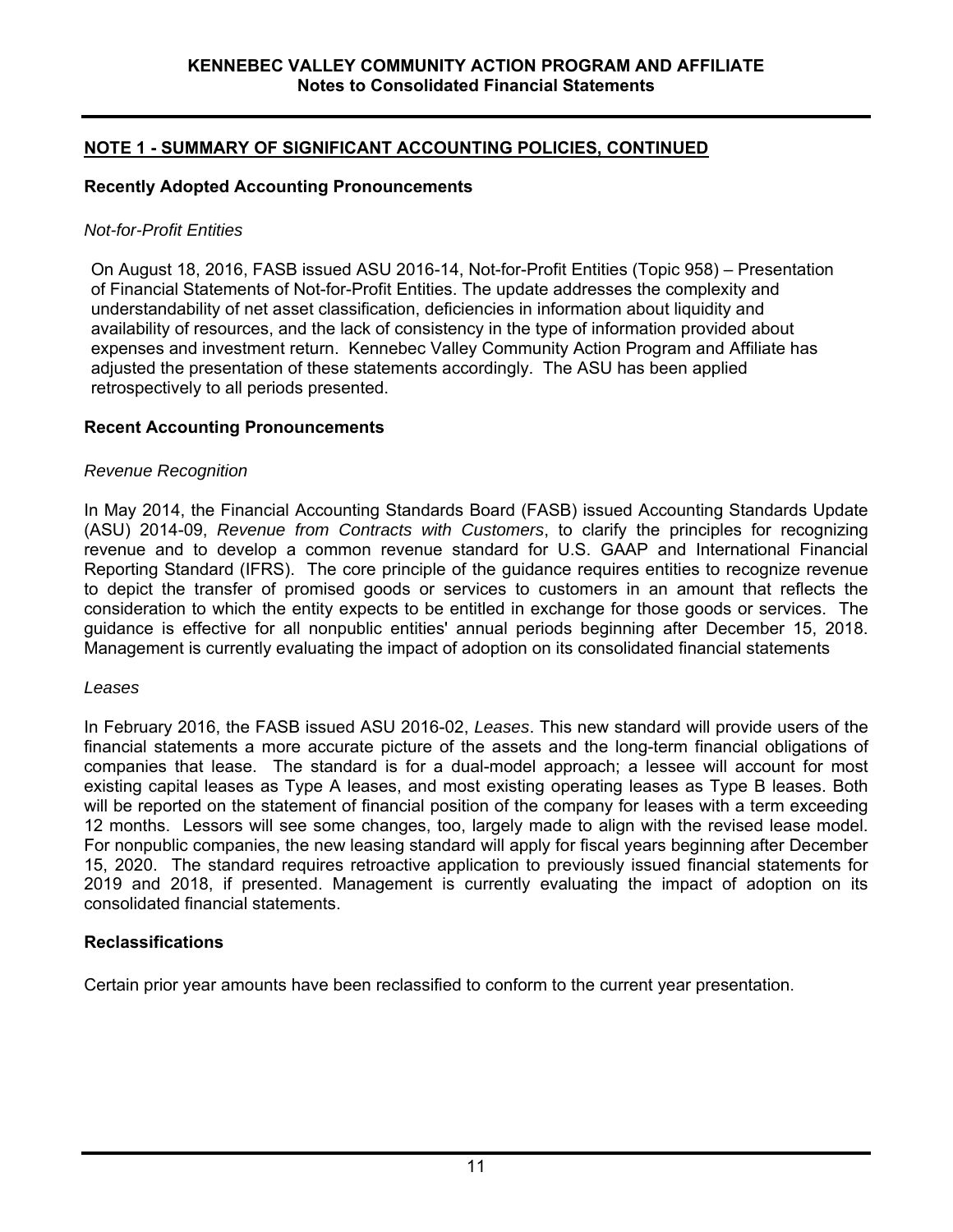## **NOTE 2 - DESCRIPTION OF PROGRAMS**

**Community Services –** This department is comprised of two divisions. The Social Services division offers programming to first-time parents, provides support services to pregnant and parenting teens, and participates in a program to prevent child abuse and neglect. The Transportation division has two components: operating public transit services in the Augusta, Waterville, and Skowhegan areas, and providing door-to-door transportation services through a network of volunteers for medical and social service appointments.

**Energy & Housing Services -** The Energy & Housing Services department provides home weatherization and other energy saving services in Kennebec, Somerset, Lincoln, and Sagadahoc Counties; as well as providing home energy and telephone assistance services, and operating home repair/loan programs. The department also provides a comprehensive home buyer education course, individual pre- and post-purchase counseling services, foreclosure prevention counseling, credit counseling, and develops homeownership opportunities through new construction and purchase/rehab activities. Community Initiatives, which includes the operation of employment education and resource navigator programs and maintaining a walk-in teen center, was combined with Energy & Housing Services in fiscal year 2018 as part of their Community Building and Engagement work.

**Child & Family Services -** The Child & Family Services department operates Head Start and Early Head Start programs throughout northern Kennebec and all of Somerset Counties, provides highquality childcare services to families with children ages 6 weeks to 5 years old, and offers comprehensive Head Start and child care services. All services are provided through partnerships with area school districts, home care providers, other non-profits, and Educare Central Maine in order to reach the most children in the Organization's service area.

**Agency Services -** The Agency Services department offers programs designed to increase the operations and efficiency of the Organization in regards to providing all other program services.

**Cony Village, LLC -** Cony Village, LLC offers efficient, low-maintenance home ownership opportunities for low and mixed-income families in the capital area.

## **NOTE 3 - CONCENTRATIONS OF CREDIT RISK ARISING FROM CASH DEPOSITS IN EXCESS OF INSURED LIMITS**

The Organization maintains their cash balances consisting of checking accounts and savings accounts in financial institutions located in Maine. The Federal Deposit Insurance Corporation insures balances up to \$250,000 for all accounts. In addition, one bank has entered into an agreement with the Organization, which provides a collateralized perfected interest in certain securities held by the bank for the checking account balances. As of September 30, 2019 and 2018, the Organization's cash balances were either insured by federal depository agencies or within the bank's collateralized agreement.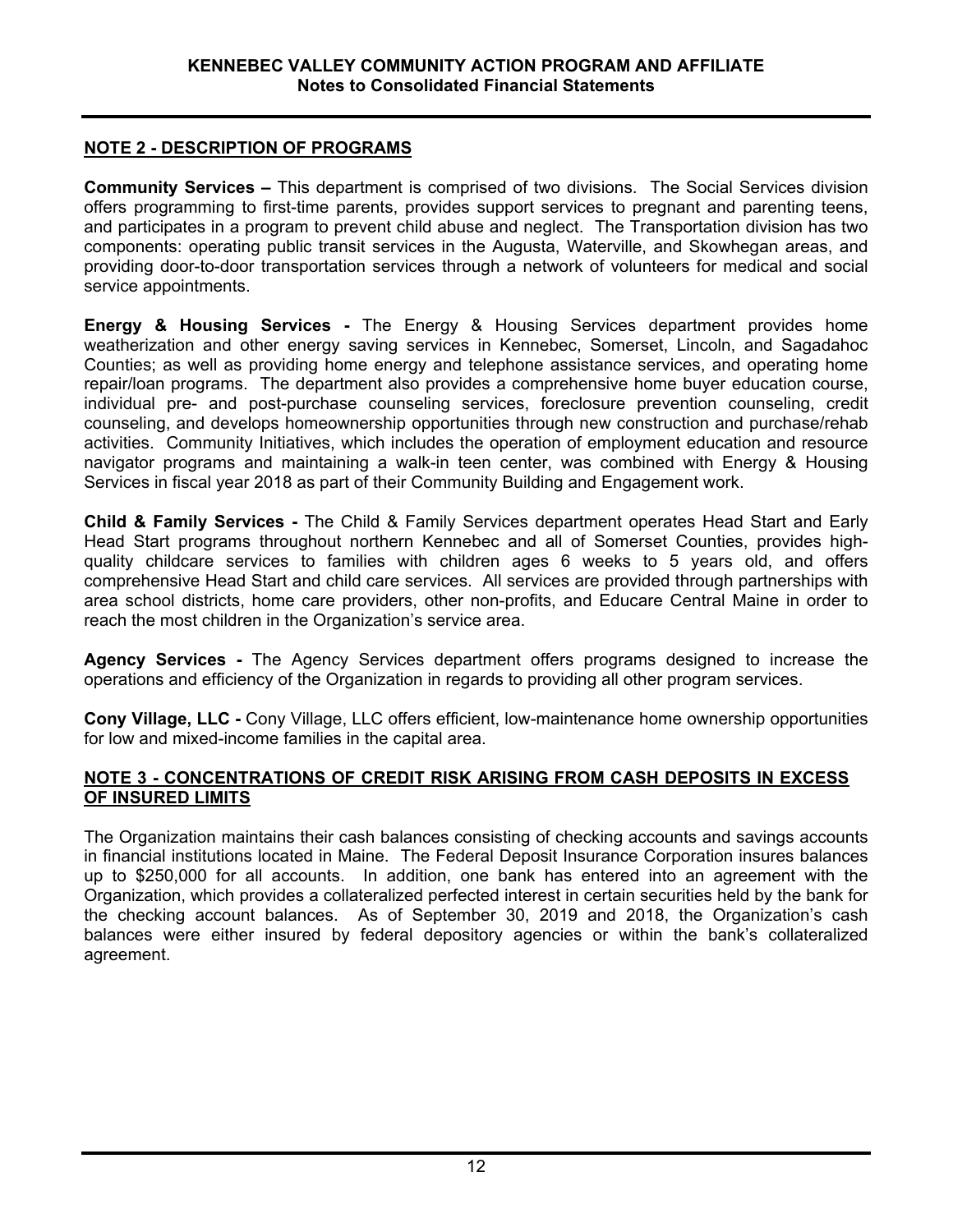## **NOTE 4 - INVESTMENTS**

Marketable investments are stated at fair value and consist of the following:

|             | 2019   | 2018   |
|-------------|--------|--------|
| <b>ETFs</b> | 38,784 | 37,248 |

Investment return for KVCAP on the above ETFs are summarized as follows:

|                  | 2019  | 2018  |
|------------------|-------|-------|
| Unrealized gains | 3,257 | 2,219 |

The investment in KVCAP Real Estate Development, Inc., which KVCAP has a 100% interest, totaled \$1,000 at September 30, 2019 and 2018.

## **NOTE 5 - LOANS RECEIVABLE**

KVCAP receives funds under housing programs where funds are loaned to qualified low-income individuals. Repayments of loans are returned to the revolving fund to allow for additional loans. The loans receivable totaled \$9,196 and \$10,948 at September 30, 2019 and 2018, respectively. No allowance is considered necessary as management feels all amounts will be collected.

KVCAP also receives grant funds from the Maine State Housing Authority, Federal Home Loan Bank, and other funding sources to lend to qualified low-income individuals. These loans are not required to be repaid unless certain provisions of the agreements are not met or followed over a pre-determined amount of time. The time constraints range from 5-20 years depending on the note and the funding source. The amount of these loans receivable totaled \$364,916, less a \$273,619 reserve for uncollectible loans at September 30, 2019; and \$398,750, less a \$302,803 reserve for uncollectible loans at September 30, 2018.

KVCAP's affiliate holds a forgivable promissory note for affordable housing from another non-profit organization. This note is forgivable after a term of 30 years. The loan receivable totaled \$30,000 at September 30, 2019 and 2018.

KVCAP served as the developer for the Gerald Senior Residence project in Fairfield, Maine. At the time of closing, there were certain obligations that were not funded due to the cash flow of the project. KVCAP signed three promissory notes with Gerald Hotel Associates LP to provide funding for these obligations. Payment is due as funding becomes available. The amount of these loan receivables totaled \$0 and \$14,999 at September 30, 2019 and 2018, respectively.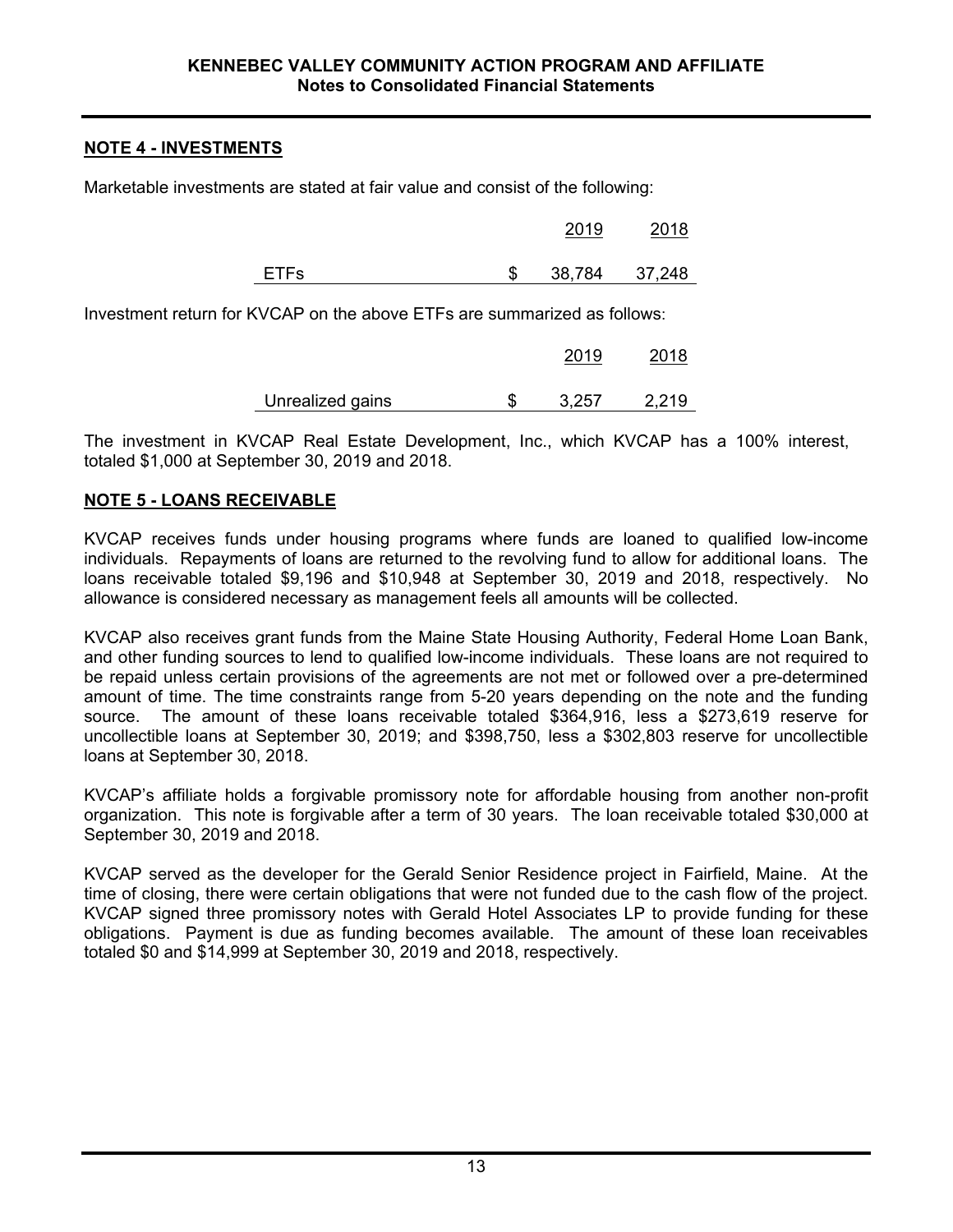## **NOTE 6 - LINES OF CREDIT**

At September 30, 2019 and 2018, the Organization had the following lines of credit available for use:

Working capital line of credit agreement with a bank in the amount of \$500,000. Advances are payable on demand including interest at the base borrowing rate, as the Highest Prime rate as quoted in the Wall Street Journal and are unsecured. The line of credit agreement expires August 1, 2020, and it can be renewed. There were no outstanding balances on this line of credit at September 30, 2019 and 2018.

Housing guidance line(s) of credit with a bank in the amount of \$500,000. The guidance line permits advances to be used exclusively for the purchase of real estate of which the bank will hold the first mortgage. Advances to purchase real estate will not exceed 80% of the appraised value. The line of credit expires December 31, 2020, and it can be renewed. The outstanding balance on this line of credit at September 30, 2019 and 2018 was \$130,000 and \$110,400, respectively.

## **NOTE 7 - LONG-TERM DEBT**

| At September 30, 2019 and 2018, long-term debt consisted of the following:                                                                                                                                                                                                                                                                                                                                                                                                                                                                                                                                                                    | 2019         | <u>2018</u> |
|-----------------------------------------------------------------------------------------------------------------------------------------------------------------------------------------------------------------------------------------------------------------------------------------------------------------------------------------------------------------------------------------------------------------------------------------------------------------------------------------------------------------------------------------------------------------------------------------------------------------------------------------------|--------------|-------------|
| \$300,000 note payable to Skowhegan Savings Bank, payable in monthly<br>installments of \$2,156 including interest at 7.75% through October 15, 2023,<br>secured by the Boulette Building in Skowhegan, Maine.                                                                                                                                                                                                                                                                                                                                                                                                                                | \$<br>88,208 | 124,203     |
| \$85,170 note payable to Kennebec Savings Bank, payable in monthly<br>installments of \$1,568 including interest at a fixed rate of 3.99% through<br>November 9, 2020, with a final balloon payment due on the maturity date equal<br>to unpaid principal and accrued and unpaid interest, secured by agency<br>vehicles.                                                                                                                                                                                                                                                                                                                     | 38,995       | 55,889      |
| \$94,210 note payable to Kennebec Savings Bank, payable in monthly<br>installments of \$1,735 including interest at a fixed rate of 3.99% through<br>November 21, 2020, with a final balloon payment due on the maturity date<br>equal to unpaid principal and accrued and unpaid interest, secured by agency<br>vehicles                                                                                                                                                                                                                                                                                                                     | 43,133       | 61,803      |
| \$80,000 note payable to Kennebec Savings Bank, payable in monthly<br>installments of \$1,835 including interest at a fixed rate of 6.00% through March<br>30, 2022, secured by agency vehicles                                                                                                                                                                                                                                                                                                                                                                                                                                               | 51,791       | 70,831      |
| \$300,000 note payable to Kennebec Savings Bank, payable in monthly<br>installments of interest only for the first 12 months at a fixed rate of 4.79%. On<br>October 6, 2018, the note will be payable in monthly installments of \$3,151<br>including interest at a fixed rate of 4.79%. On October 6, 2023, the note will be<br>payable in monthly installments of \$3,167 including interest based on Wall<br>Street Journal Prime +.75% any may change annually through September 6,<br>2028. The note is secured by instrument on the property located at 101 Water<br>Street, Waterville, Maine and 97 Water Street, Waterville, Maine. | 276,000      | 300,000     |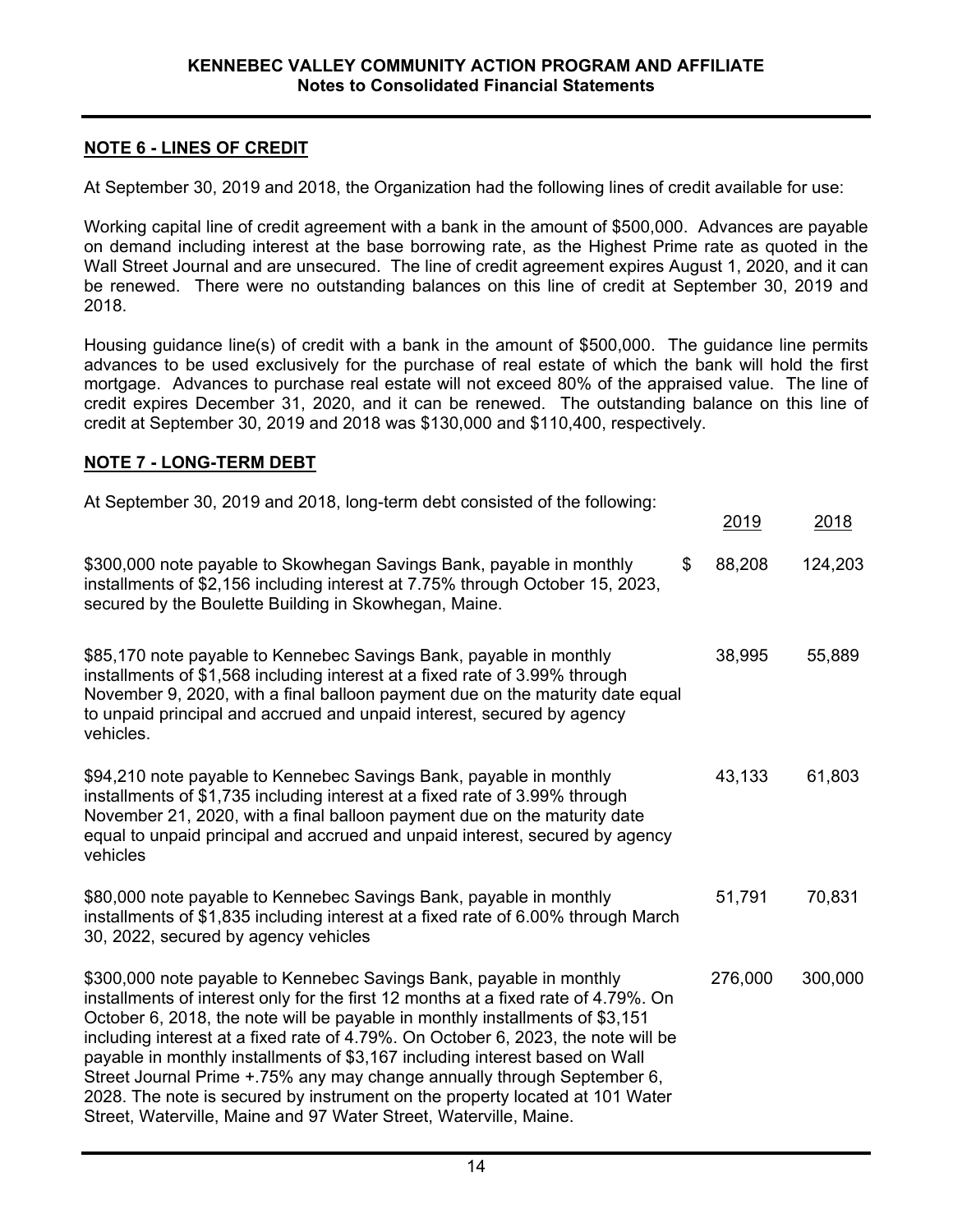# **NOTE 7 - LONG-TERM DEBT, CONTINUED**

| \$105,115 note payable to Kennebec Savings Bank, payable in monthly<br>installments of \$1,961 including interest at a fixed rate of 5.7% through March<br>14, 2024, secured by agency vehicles                                                                                                             | 93,180      |           |
|-------------------------------------------------------------------------------------------------------------------------------------------------------------------------------------------------------------------------------------------------------------------------------------------------------------|-------------|-----------|
| \$60,000 note payable to Kennebec Savings Bank, payable in monthly<br>installments of \$1,132 including interest at a fixed rate of 4.99% through<br>September 6, 2022, secured by agency copiers.                                                                                                          | 37,775      | 49,164    |
| \$1,000,000 note payable to Kennebec Savings Bank, payable in semi-annual<br>payments of principal to coincide with the receipt of real estate tax payments<br>including interest at a fixed rate of 6.00% through March 31, 2038, secured by<br>real estate.                                               | 161,439     | 166,352   |
| \$954,000 note payable to Kennebec Savings Bank, with interest only<br>installments at a fixed rate of 4.50%. The terms require principal payments in<br>any year that the balance per the original amortization schedule falls below the<br>current balance through June 21, 2027, secured by real estate. | 253,015     | 309,416   |
| \$165,000 note payable to Maine State Housing Authority, with no payments or<br>interest due. Forgivable as of the date that the Affordable Homeownership Units<br>in the development have been sold in accordance with the terms through<br>January 1, 2024, secured by real estate.                       | 150,000     | 150,000   |
|                                                                                                                                                                                                                                                                                                             | 1,193,536   | 1,287,658 |
| Less current portion                                                                                                                                                                                                                                                                                        | 140,225     | 218,198   |
| Long-term debt                                                                                                                                                                                                                                                                                              | \$1,053,311 | 1,069,460 |
| Maturities on long-term debt are as follows:                                                                                                                                                                                                                                                                |             |           |

| Total              | 1,193,536     |
|--------------------|---------------|
| Thereafter         | 522,037       |
| 2024               | 198,716       |
| 2023               | 74,071        |
| 2022               | 104,037       |
| 2021               | 154,450       |
| 2020               | \$<br>140,225 |
| <b>Fiscal year</b> |               |

## **NOTE 8 - OPERATING LEASES**

The Organization has noncancelable operating leases for space and equipment that are scheduled to expire at various dates through November 30, 2028. The space leases can be extended beyond the initial term upon mutual agreement of the parties. Rental expenses for those leases were \$45,414 and \$35,081 for the years ended September 30, 2019 and 2018, respectively.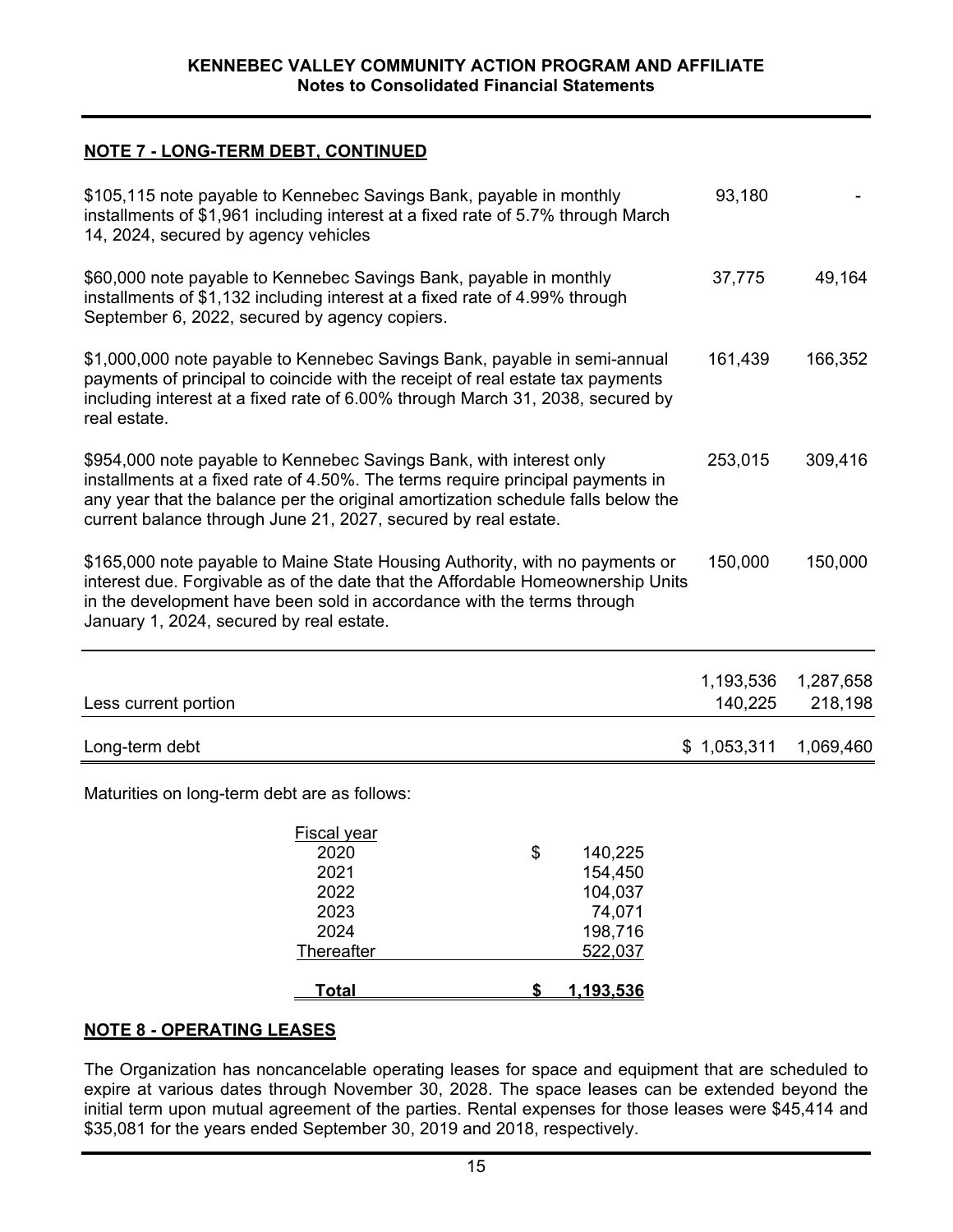## **NOTE 8 - OPERATING LEASES, CONTINUED**

Future minimum lease payments under operating leases that have remaining terms in excess of one year beyond September 30, 2019, are:

| <u>Total</u>       | 186,358      |
|--------------------|--------------|
| Thereafter         | 36,667       |
| 2024               | 10,967       |
| 2023               | 17,466       |
| 2022               | 35,486       |
| 2021               | 40,764       |
| 2020               | \$<br>45,008 |
| <b>Fiscal year</b> |              |

## **NOTE 9 - CAPITAL LEASES**

The Organization entered into a capital lease for equipment (postage machine) during the year ended September 30, 2013. The economic substance of the lease is that the Organization is financing the acquisition of the asset through the lease, and, accordingly, it is recorded in the Organization's assets and liabilities. Future obligations under this lease totaled \$0 and \$13 as of September 30, 2019 and 2018, respectively.

### **NOTE 10 - RETIREMENT PLAN**

The Organization sponsors a defined contribution plan covering all eligible employees. If an employee does not contribute to the plan, the Organization contributes 2% of the employee's compensation to the Plan. If an employee contributes at least 1% of their compensation, the Organization will match 3% of the employee's compensation. Contributions are determined as a percentage of each employee's salary and amounted to \$274,782 and \$271,159 years ended September 30, 2019 and 2018, respectively.

### **NOTE 11 – NET ASSETS**

Net assets with donor restrictions were as follows for the years ended September 30, 2019 and 2018:

|                                                         | 2019         | 2018    |
|---------------------------------------------------------|--------------|---------|
| <b>MSHA housing preservation</b><br>revolving loan fund | \$<br>90,916 | 90,916  |
| NeighborWorks America<br>Loan/Capital Funds             | 236,077      | 236,077 |
| Total                                                   | 326,993      | 326,993 |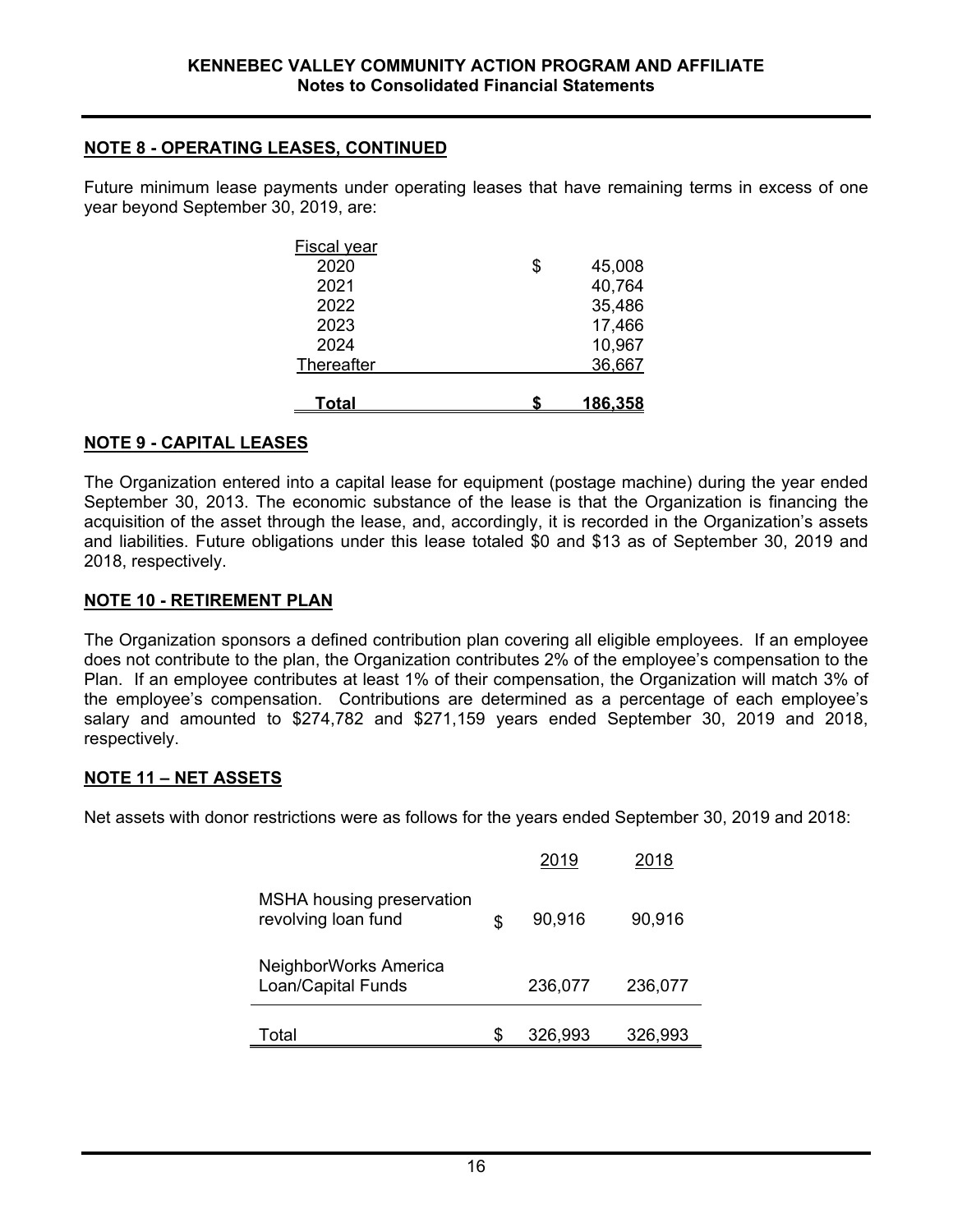## **NOTE 11 – NET ASSETS, CONTINUED**

Net assets without donor restrictions for the years ended September 30, 2019 and 2018 are as follows:

|                                 |   | 2019      | 2018      |
|---------------------------------|---|-----------|-----------|
| Undesignated                    | S | 2,425,748 | 2,274,207 |
| Board designated:               |   |           |           |
| <b>Agency Reserves</b>          |   | 4,809     | 6,150     |
| <b>Educare Building Reserve</b> |   | 292,657   | 131,580   |
|                                 |   |           |           |
| Total                           |   | 2,723,214 | 2,411,937 |

Net assets released from net assets with donor restrictions were as follows:

|                                                            | 2019 | 2018   |
|------------------------------------------------------------|------|--------|
| Satisfaction of Restrictions:<br>MSHA housing preservation |      |        |
| revolving loan fund                                        |      | 23,731 |
| Total                                                      |      | 23,731 |

### **NOTE 12 - AVAILIBILITY AND LIQUIDITY**

As of September 30, 2019, the Organization has a working capital (deficit) of (\$494,886). The Organization has a goal to structure its financial assets so as to have enough liquid assets available to cover general expenses, liabilities, and other obligations for 60 days. In the event of an unanticipated liquidity need, the Organization can draw upon funds available under its line of credit (as discussed in Note 6).

Financial assets available for general expenditure within one year at September 30, 2019, consist of the following:

| Financial assets at year-end:                                              |                 |
|----------------------------------------------------------------------------|-----------------|
| Cash and cash equivalents                                                  | \$<br>1,367,123 |
| Accounts and grants receivable                                             | 2,282,225       |
| Total financial assets                                                     | 3,649,348       |
| Less net assets not available for general<br>expenditure in the next year: |                 |
| Net assets with donor restrictions                                         | (326,993)       |
| Board designated                                                           | (297,466)       |
| Financial assets available for general                                     |                 |
| expenditure within one year                                                | 3.024.889       |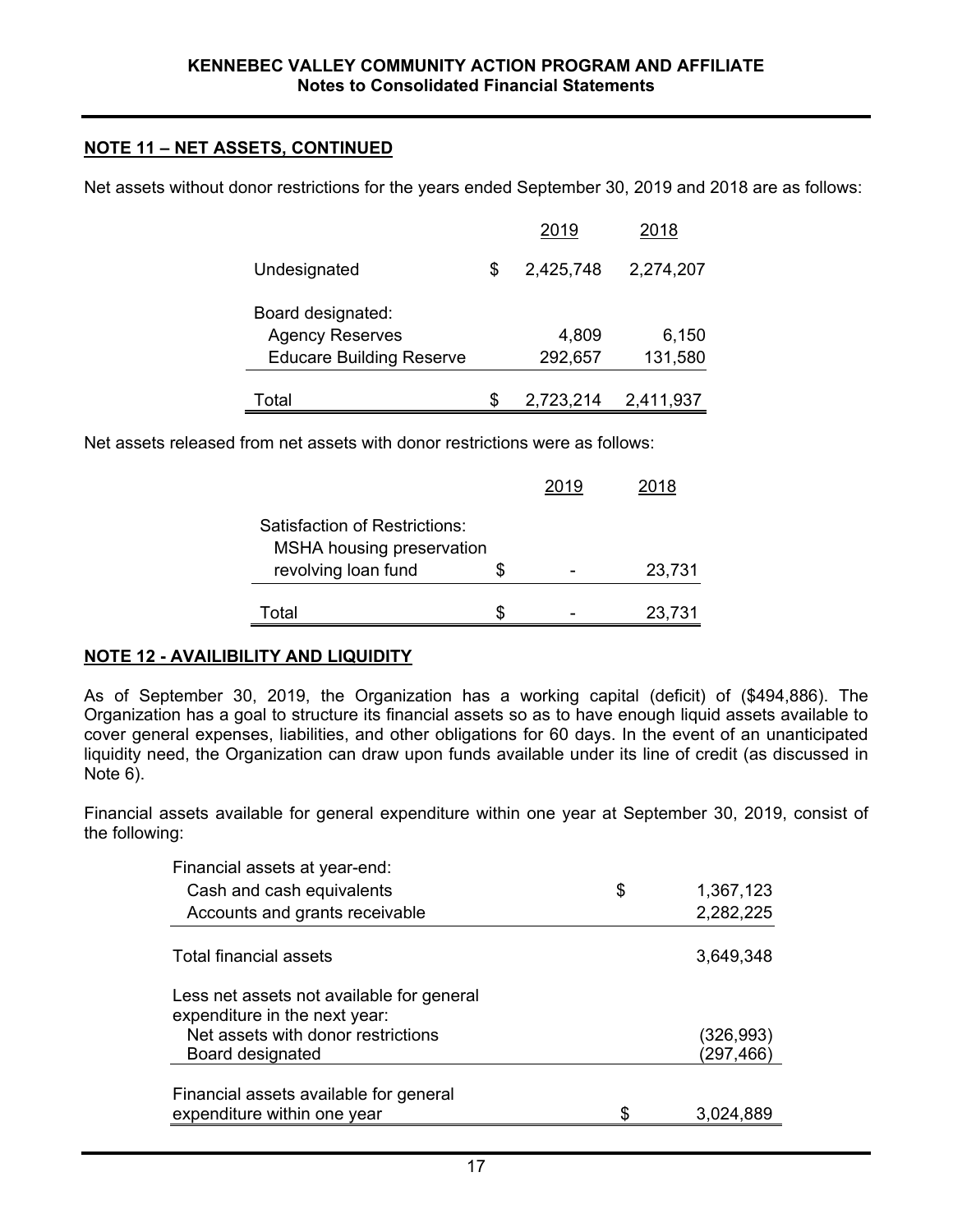## **NOTE 13 - CONCENTRATION IN REVENUE**

Of the revenues received by the Organization in fiscal years 2019 and 2018, approximately 83% and 73% were from state and federal funded grants, contracts, and fee agreements. Changes in reimbursement methods or reductions in available funds could adversely affect operations if alternative funding sources are not readily available.

# **NOTE 14 - COMMITMENTS AND CONTINGENCIES/ SUBSEQUENT EVENTS**

The Organization receives grants and fees from federal and state grantor agencies, which are subject to audit by the granting agency. If instances of non-compliance are found, those audits could result in adjustments to settlements and requests for funds to be returned. As of this date it is not possible to determine liabilities, if any, that may arise from future audits and as such Management has not recorded any provisions in the consolidated financial statements.

The Organization maintains a self-insured health benefits plan, which provides medical benefits to employees electing coverage under the plan. The Company maintains a reserve for incurred, but not reported medical claims and claim development. The reserve is an estimate based on historical experience and other assumptions, some of which are subjective. The Company will adjust its selfinsured medical benefits reserve as the Company's loss experience changes due to medical inflation, changes in the number of plan participants and employee base.

Subsequent events were evaluated through the date of this report, which is the date the consolidated financial statements were available to be issued, and no events occurred other than those disclosed elsewhere in the notes to the consolidated financial statements and below.

In November 2019, KVCAP's Board of Directors signed an Agreement and Plan of Merger with Western Maine Community Action (WMCA). Both Organizations see this union as a way to strengthen their abilities to serve their communities and carry out their missions. The Merger will be effective on or before June 30, 2020.

On March 11, 2020, the World Health Organization declared a pandemic related to a novel strain of coronavirus disease ("COVID-19"). The extent of COVID-19's effect on the Organization's operational and financial performance will depend on future developments, including the duration, spread and intensity of the pandemic, all of which are uncertain and difficult to predict considering the rapidly evolving landscape. As a result, it is not currently possible to ascertain the overall impact of COVID-19 on the Organization's business. However, if the pandemic continues to evolve into a severe worldwide health crisis, the disease could have a material effect on the Organization's business, results of operations, financial condition and cash flows.

In connection with this disaster, in April 2020 the Organization closed on a U.S. Small Business Administration (SBA) Payment Protection Program Loan with a local financial institution for \$2,066,921. These loans are issued under the United States' Coronavirus Aid, Relief, and Economic Security (CARES) Act, and are forgivable provided compliance with their terms.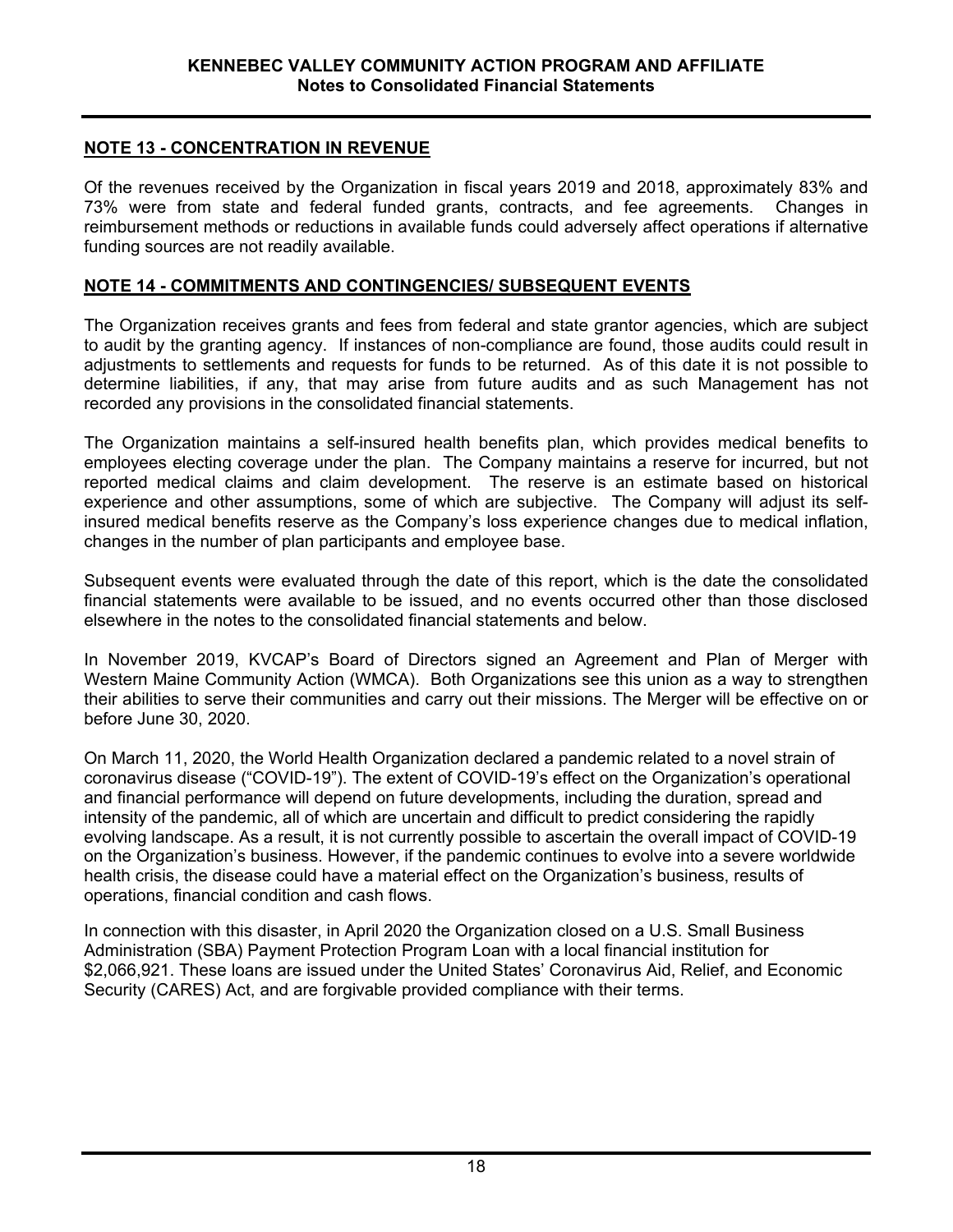#### **KENNEBEC VALLEY COMMUNITY ACTION PROGRAM AND AFFILIATE**

**(with comparative totals for 2018)**

|                                                   | 2019            |                          |                     |               |                      |  |
|---------------------------------------------------|-----------------|--------------------------|---------------------|---------------|----------------------|--|
|                                                   | <b>KVCAP</b>    | Cony<br>Village, LLC     | <b>Eliminations</b> | <b>Total</b>  | 2018<br><b>Total</b> |  |
| <b>ASSETS</b>                                     |                 |                          |                     |               |                      |  |
| Current assets:                                   |                 |                          |                     |               |                      |  |
| Cash and cash equivalents                         | \$<br>1,126,548 | 240,575                  |                     | 1,367,123     | 1,637,457            |  |
| Accounts and grants receivable                    | 2,434,417       |                          | (152, 192)          | 2,282,225     | 2,306,244            |  |
| Current portion of loans receivable, net          | 1,983           |                          | $\frac{1}{2}$       | 1,983         | 1,422                |  |
| Current portion of prepaid expenses               | 185,516         |                          |                     | 185,516       | 162,940              |  |
| Total current assets                              | 3,748,464       | 240,575                  | (152, 192)          | 3,836,847     | 4,108,063            |  |
|                                                   |                 |                          |                     |               |                      |  |
| Property and equipment:                           |                 |                          |                     |               |                      |  |
| Land                                              | 57,100          | 126,501                  |                     | 183,601       | 184,191              |  |
| Buildings and improvements                        | 2,578,629       | $\overline{a}$           |                     | 2,578,629     | 2,578,629            |  |
| <b>Equipment and fixtures</b>                     | 886,549         |                          |                     | 886,549       | 724,006              |  |
| Vehicles                                          | 2,399,735       |                          |                     | 2,399,735     | 2,096,553            |  |
| Total property and equipment                      | 5,922,013       | 126,501                  |                     | 6,048,514     | 5,583,379            |  |
| Less: Accumulated depreciation                    | (3, 297, 318)   |                          |                     | (3, 297, 318) | (2,981,426)          |  |
| Net property and equipment                        | 2,624,695       | 126,501                  | $\overline{a}$      | 2,751,196     | 2,601,953            |  |
|                                                   |                 |                          |                     |               |                      |  |
| Other assets:                                     |                 |                          |                     |               |                      |  |
| Work in progress                                  | 773,308         | 905,606                  |                     | 1,678,914     | 1,423,148            |  |
| Investments                                       | 494,454         | $\overline{\phantom{a}}$ | (454, 670)          | 39,784        | 38,248               |  |
| Loans receivable, net of current portion          | 98,510          | 30,000                   |                     | 128,510       | 150,472              |  |
| Total other assets                                | 1,366,272       | 935,606                  | (454, 670)          | 1,847,208     | 1,611,868            |  |
| <b>Total assets</b>                               | \$<br>7,739,431 | 1,302,682                | (606, 862)          | 8,435,251     | 8,321,884            |  |
|                                                   |                 |                          |                     |               |                      |  |
| <b>LIABILITIES AND NET ASSETS</b>                 |                 |                          |                     |               |                      |  |
| <b>Current liabilities:</b>                       |                 |                          |                     |               |                      |  |
| Current portion of long-term debt                 | 134,958         | 5,267                    |                     | 140,225       | 218,198              |  |
| Current portion of obligation under capital lease |                 |                          |                     |               | 13                   |  |
| Line of credit                                    |                 | 130,000                  |                     | 130,000       | 110,400              |  |
| Accounts payable                                  | 930,147         | 153,558                  | (152, 192)          | 931,513       | 842,382              |  |
| Accrued expenses                                  | 1,729,405       |                          |                     | 1,729,405     | 1,558,622            |  |
| Reserves                                          | 231,197         | ÷,                       | $\overline{a}$      | 231,197       | 161,810              |  |
| Deferred revenue                                  | 1,169,393       | $\overline{\phantom{a}}$ | $\overline{a}$      | 1,169,393     | 1,622,069            |  |
| <b>Total current liabilities</b>                  | 4,195,100       | 288,825                  | (152, 192)          | 4,331,733     | 4,513,494            |  |
| Non-current liabilities:                          |                 |                          |                     |               |                      |  |
| Long-term debt, net of current portion            | 494,124         | 559,187                  |                     | 1,053,311     | 1,069,460            |  |
| Total non-current liabilities                     | 494,124         | 559,187                  | $\overline{a}$      | 1,053,311     | 1,069,460            |  |
| <b>Total liabilities</b>                          | 4,689,224       | 848,012                  | (152, 192)          | 5,385,044     | 5,582,954            |  |
|                                                   |                 |                          |                     |               |                      |  |
| Net assets:                                       |                 |                          |                     |               |                      |  |
| <b>Without Donor Restrictions</b>                 | 2,723,214       | 454,670                  | (454, 670)          | 2,723,214     | 2,411,937            |  |
| <b>With Donor Restrictions</b>                    | 326,993         |                          |                     | 326,993       | 326,993              |  |
| Total net assets                                  | 3,050,207       | 454,670                  | (454, 670)          | 3,050,207     | 2,738,930            |  |
| <b>Total liabilities and net assets</b>           | \$<br>7,739,431 | 1,302,682                | (606, 862)          | 8,435,251     | 8,321,884            |  |

*See auditors' report.*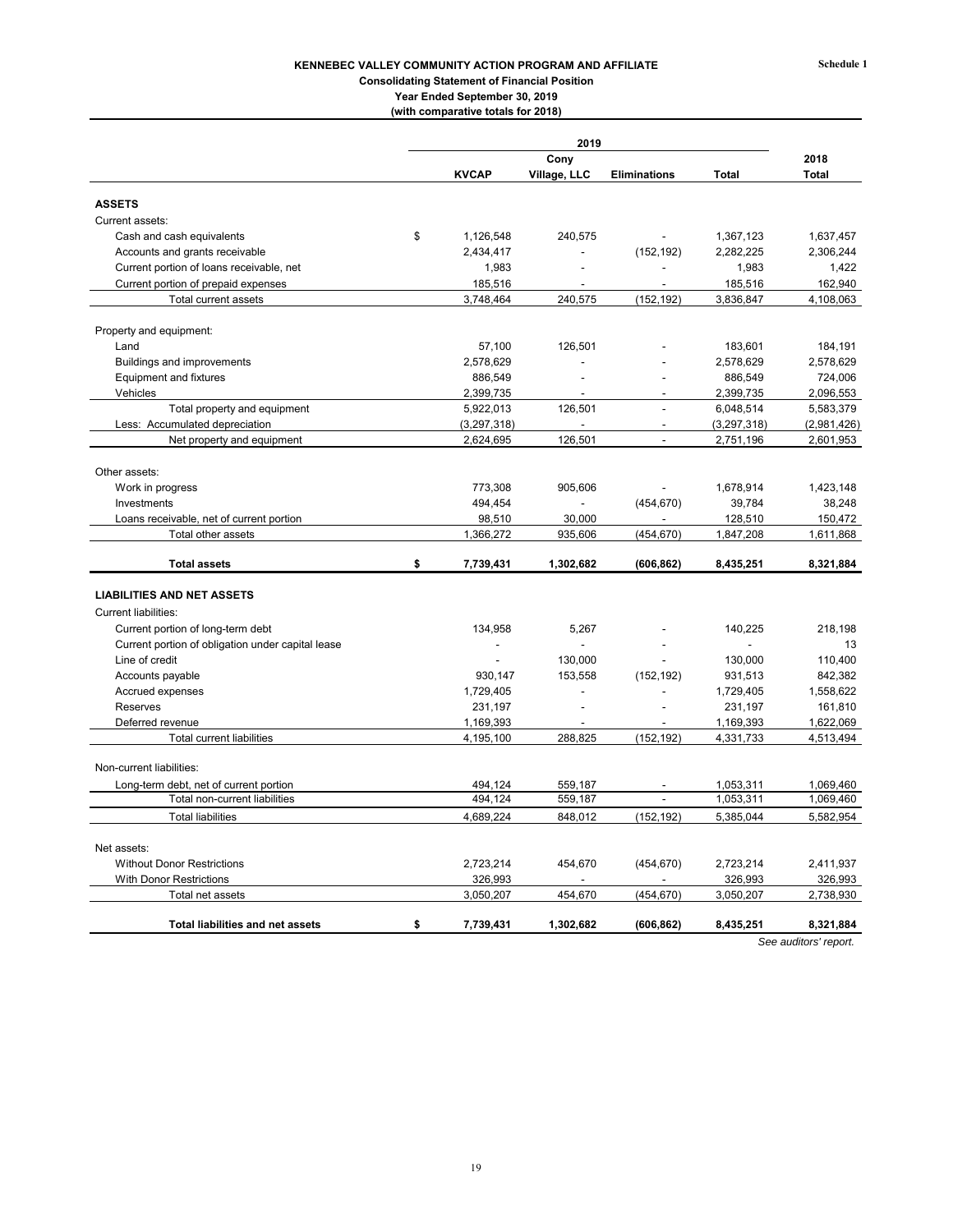#### **Year ended September 30, 2019 Consolidating Statement of Activities KENNEBEC VALLEY COMMUNITY ACTION PROGRAM AND AFFILIATE (with comparative totals for 2018)**

|                                          |                  | Conv           |                     |              | 2018                  |
|------------------------------------------|------------------|----------------|---------------------|--------------|-----------------------|
|                                          | <b>KVCAP</b>     | Village, LLC   | <b>Eliminations</b> | <b>Total</b> | <b>Total</b>          |
| Revenues, gains, and other support:      |                  |                |                     |              |                       |
| Grants and contracts                     | \$<br>15,658,128 | 37,604         |                     | 15,695,732   | 14,891,233            |
| Program revenue                          | 12,105,383       | $\blacksquare$ | (152, 191)          | 11,953,192   | 10,240,614            |
| Other revenue                            | 222,004          | 188,757        | 36,015              | 446.776      | 3,345,997             |
| In-kind                                  | 885.153          |                |                     | 885.153      | 837,793               |
| Total revenues, gains, and other support | 28,870,668       | 226,361        | (116, 176)          | 28,980,853   | 29,315,637            |
| Expenses:                                |                  |                |                     |              |                       |
| Program services:                        |                  |                |                     |              |                       |
| Community services                       | 11,943,391       |                |                     | 11,943,391   | 11,571,016            |
| Energy services                          | 4,944,063        |                | (152, 191)          | 4,791,872    | 3,882,107             |
| Child & family services                  | 9,387,312        |                |                     | 9,387,312    | 8,747,797             |
| Agency services                          | 249,573          |                |                     | 249.573      | 2,399,387             |
| Cony Village                             |                  | 262,375        |                     | 262,375      | 142,933               |
| Total program expenses                   | 26,524,339       | 262,375        | (152, 191)          | 26,634,523   | 26,743,240            |
| Supporting services:                     |                  |                |                     |              |                       |
| Management & general                     | 2,018,627        |                |                     | 2,018,627    | 1,988,030             |
| Fundraising                              | 16.426           |                |                     | 16,426       | 12,692                |
| Total supporting services                | 2,035,053        |                |                     | 2,035,053    | 2,000,722             |
| Total expenses                           | 28,559,392       | 262,375        | (152, 191)          | 28,669,576   | 28,743,962            |
| Change in net assets                     | 311,276          | (36, 014)      | 36,015              | 311,277      | 571,675               |
| Net assets, beginning of year            | 2,738,930        | 490,685        | (490, 685)          | 2,738,930    | 2,167,255             |
| Net assets, end of year                  | \$<br>3,050,206  | 454,671        | (454, 670)          | 3,050,207    | 2,738,930             |
|                                          |                  |                |                     |              | See auditors' report. |

**Schedule 2**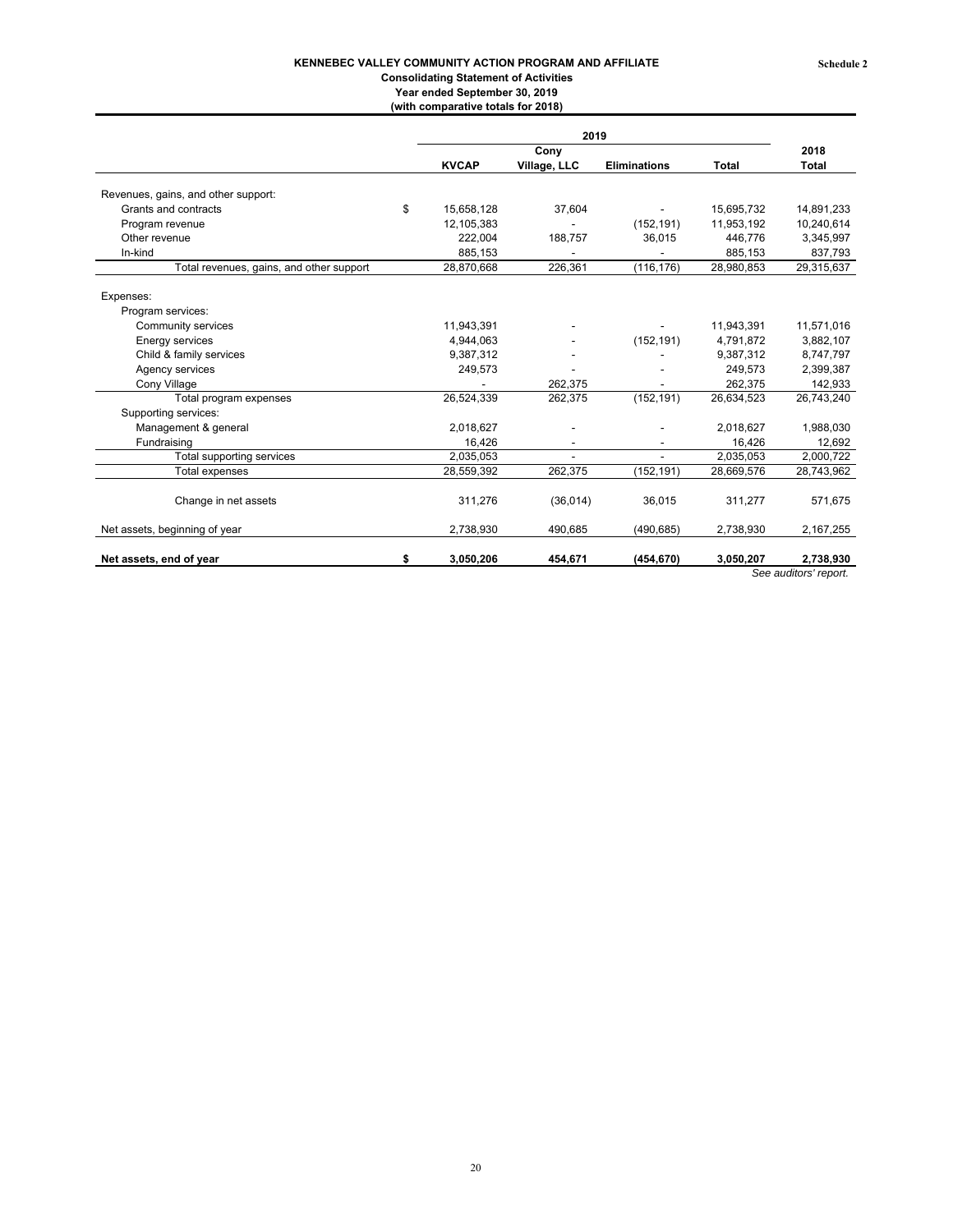#### **Year ended September 30, 2019 Consolidating Statement of Functional Expenses KENNEBEC VALLEY COMMUNITY ACTION PROGRAM AND AFFILIATE (with comparative totals for 2018)**

|                                           | <b>Program Services</b>  |                             |                           |                          |              |                      | <b>Supporting Services</b> |                          |                          |                          |              |                       |
|-------------------------------------------|--------------------------|-----------------------------|---------------------------|--------------------------|--------------|----------------------|----------------------------|--------------------------|--------------------------|--------------------------|--------------|-----------------------|
|                                           | <b>KVCAP</b>             | <b>KVCAP</b>                | <b>KVCAP</b>              | <b>KVCAP</b>             |              |                      | Management                 |                          | Total                    |                          |              |                       |
|                                           | Community                | <b>Energy &amp; Housing</b> | <b>Child &amp; Family</b> | Agency                   | Cony         | <b>Total Program</b> | and                        |                          | supporting               |                          |              | 2018                  |
|                                           | services                 | services                    | services                  | services                 | Village, LLC |                      | general                    | <b>Fundraising</b>       | services                 | <b>Eliminations</b>      | <b>Total</b> | <b>Total</b>          |
| Personnel                                 | \$<br>2.851.937          | 1.080.138                   | 4.714.730                 | 4.806                    | $\sim$       | 8,651,611            | 1,085,964                  | 2,685                    | 1,088,649                | $\overline{\phantom{a}}$ | 9.740.260    | 9,789,994             |
| Payroll taxes and employee benefits       | 859.797                  | 355.422                     | 1,535,964                 | 3.075                    | $\sim$       | 2.754.258            | 264,638                    | 975                      | 265,613                  | $\sim$                   | 3,019,871    | 2,975,766             |
| Staff development                         | 10,183                   | 23,151                      | 108.435                   | 182                      | $\sim$       | 141,951              | 31,259                     | $\sim$                   | 31,259                   | $\overline{\phantom{a}}$ | 173.210      | 147,293               |
| Travel                                    | 56.101                   | 39,378                      | 168,577                   | 25                       |              | 264.081              | 35.439                     | $\overline{\phantom{a}}$ | 35.439                   | $\overline{\phantom{a}}$ | 299.520      | 240,360               |
| Direct client assistance - common carrier | 2.521.135                | $\sim$                      | $\overline{\phantom{0}}$  | $\overline{\phantom{a}}$ |              | 2,521,135            |                            | $\overline{\phantom{0}}$ | $\overline{\phantom{a}}$ | $\overline{\phantom{0}}$ | 2.521.135    | 1,932,529             |
| Direct client assistance - other          | 4,022,946                | 2,485,643                   | 10,682                    | $\overline{\phantom{a}}$ | ۰.           | 6,519,271            |                            | $\overline{\phantom{a}}$ |                          |                          | 6,519,271    | 5,866,252             |
| Office costs                              | 15,207                   | 10,425                      | 102,509                   | 7,839                    | 601          | 136,581              | 86,464                     | $\overline{\phantom{a}}$ | 86,464                   | $\overline{\phantom{0}}$ | 223,045      | 193,003               |
| Insurance                                 | 500                      | 5.278                       | 11,816                    | 4,087                    | 1.089        | 22,770               | 47,219                     | ٠                        | 47,219                   | $\sim$                   | 69.989       | 72,448                |
| Telecommunications                        | 135.221                  | 29.418                      | 63.162                    | 76                       | $\sim$       | 227.877              | 16.838                     | ٠                        | 16,838                   |                          | 244.715      | 197,099               |
| Space and occupancy                       | 168,663                  | 170,904                     | 156,588                   | 14,077                   | 194          | 510.426              | 422                        | ٠                        | 422                      |                          | 510.848      | 240,658               |
| Space and occupancy - in-kind             | $\overline{\phantom{a}}$ | $\overline{\phantom{a}}$    | 817.783                   | $\overline{\phantom{a}}$ |              | 817.783              |                            | $\overline{\phantom{a}}$ | $\overline{\phantom{a}}$ | $\overline{\phantom{a}}$ | 817.783      | 794,216               |
| Contract services                         | 201,395                  | 463,133                     | 1,125,814                 | 3.192                    | 157,287      | 1,950,821            | 329,076                    | 1,764                    | 330,840                  | (148, 029)               | 2,133,632    | 1,689,881             |
| Contract services - in-kind               | $\overline{\phantom{a}}$ | $\overline{\phantom{a}}$    | 59,088                    | $\overline{\phantom{a}}$ |              | 59,088               |                            | $\overline{\phantom{a}}$ | $\overline{\phantom{a}}$ | $\overline{\phantom{0}}$ | 59,088       | 27,423                |
| Vehicle                                   | 878,134                  | 18.661                      | $\overline{\phantom{a}}$  | $\overline{\phantom{a}}$ |              | 896,795              | 211                        | $\overline{\phantom{a}}$ | 211                      |                          | 897,006      | 850,601               |
| Housing property costs                    | $\overline{\phantom{0}}$ | 82.415                      | $\overline{\phantom{a}}$  | 15                       | 75,632       | 158,062              |                            | $\overline{\phantom{a}}$ | $\overline{\phantom{0}}$ | $\overline{\phantom{0}}$ | 158,062      | 62,610                |
| Material & supplies                       | 39,751                   | 55,252                      | 328,142                   | 2,944                    |              | 426,089              | 36,669                     | 1,431                    | 38,100                   |                          | 464,189      | 393,364               |
| Material & supplies - in-kind             | $\overline{\phantom{a}}$ | $\overline{\phantom{a}}$    | 8,282                     | $\overline{\phantom{a}}$ |              | 8.282                |                            | $\overline{\phantom{a}}$ | $\overline{\phantom{a}}$ | $\overline{\phantom{0}}$ | 8.282        | 16,154                |
| Administration                            | 15,280                   | 5,961                       | 24,866                    | 25                       |              | 46,132               |                            | 14                       | 14                       | $\overline{\phantom{a}}$ | 46.146       | 34,021                |
| Interest                                  | 23,095                   | 19.288                      | 2,502                     | 1.261                    | 27,572       | 73,718               | 280                        | $\overline{\phantom{a}}$ | 280                      | (3, 561)                 | 70.437       | 303,810               |
| Depreciation                              | 101,120                  | 49.734                      | 22,198                    | 165.492                  |              | 338,544              | 37,286                     | $\overline{\phantom{a}}$ | 37,286                   | $\sim$                   | 375,830      | 981,384               |
| Provision for bad debts/loan losses       | 1,245                    | 100                         | 1,970                     | 37,680                   |              | 40,995               |                            | 1,218                    | 1,218                    |                          | 42,213       | 74,631                |
| Other                                     | 41.681                   | 49.762                      | 124.204                   | 4,797                    |              | 220,444              | 46,862                     | 8,339                    | 55,201                   | (601)                    | 275,044      | 1,860,465             |
| <b>Total expenses</b>                     | 11,943,391               | 4,944,063                   | 9,387,312                 | 249.573                  | 262,375      | 26,786,714           | 2,018,627                  | 16.426                   | 2.035.053                | (152, 191)               | 28,669,576   | 28,743,962            |
|                                           |                          |                             |                           |                          |              |                      |                            |                          |                          |                          |              | See auditors' report. |